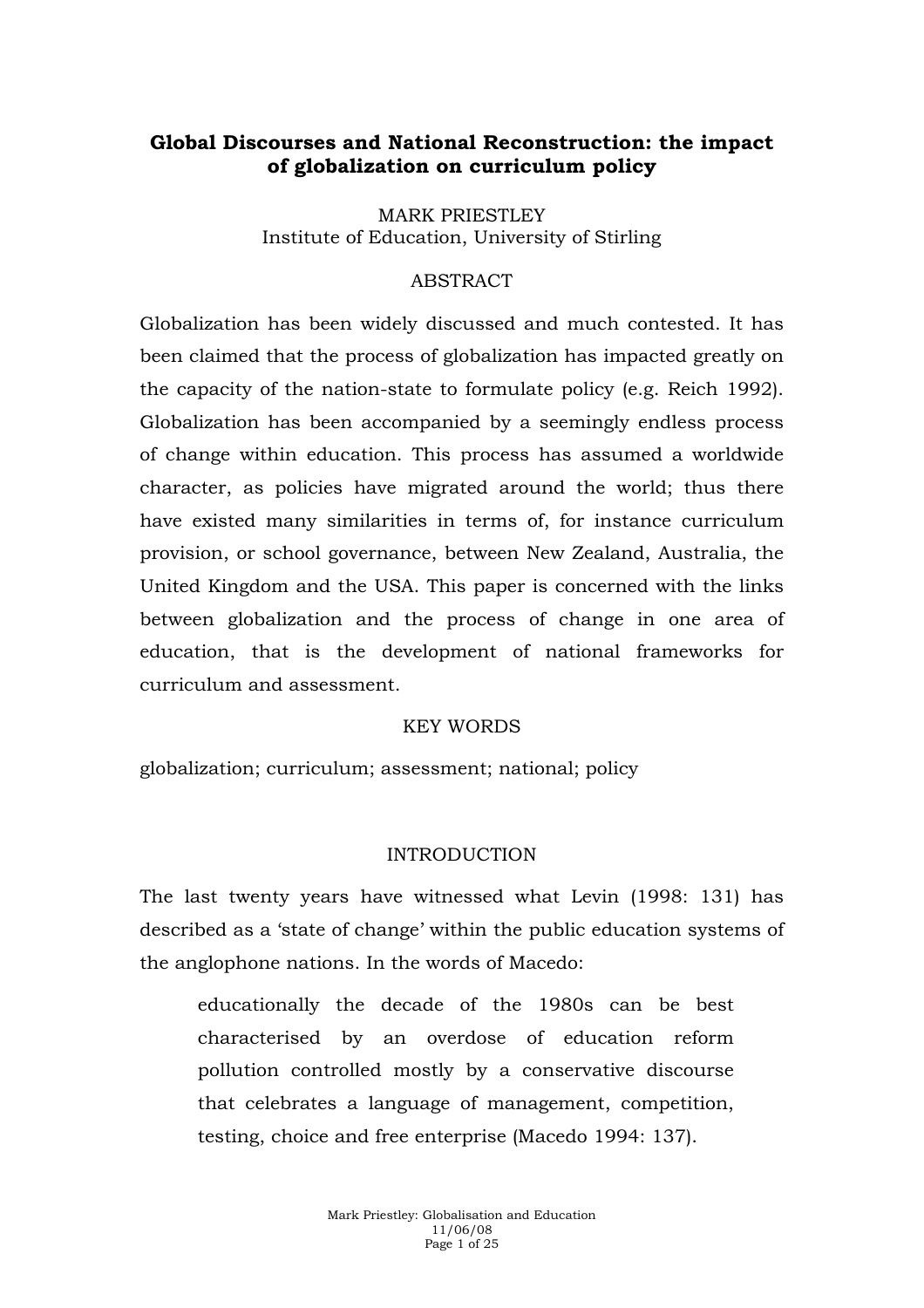This statement about the USA in the 1980s could be equally well applied to Britain, Australia and New Zealand, and extended to cover the 1990s.

According to many commentators this state of change has been a widespread if not global phenomenon (Brown and Lauder 1992; Whitty et al 1998). Levin (1998) has identified six separate but interlinked themes or discourses that have been common to school systems in many countries. These are:

- 1. The tendency for educational change to be framed in economic terms, for example the development of human resources.
- 2. Increasing criticism of education and training; this has been described elsewhere as 'discourses of derision' (Ball 1990).
- 3. The tendency to demand improvements without a concurrent increase in resources.
- 4. The promotion of education change through changes in governance.
- 5. A marketisation of education (or at least a thrust towards the development of quasi-markets).
- 6. An increased emphasis on standards, accountability and testing.

Edwards at al (1999) have noted the global nature of these tendencies, which they describe as 'policy migration', and which have been underpinned by neo-liberal discourses. According to Cox (1995: 39):

Neo-liberalism is transforming states from being buffers between external economic forces and the domestic economy into agencies for adapting domestic economies to the exigencies of the global economy.

Thus, while the common discourses described above are being determined by the need for states to respond to a common set of issues and forces, they can also be seen as helping to redefine the role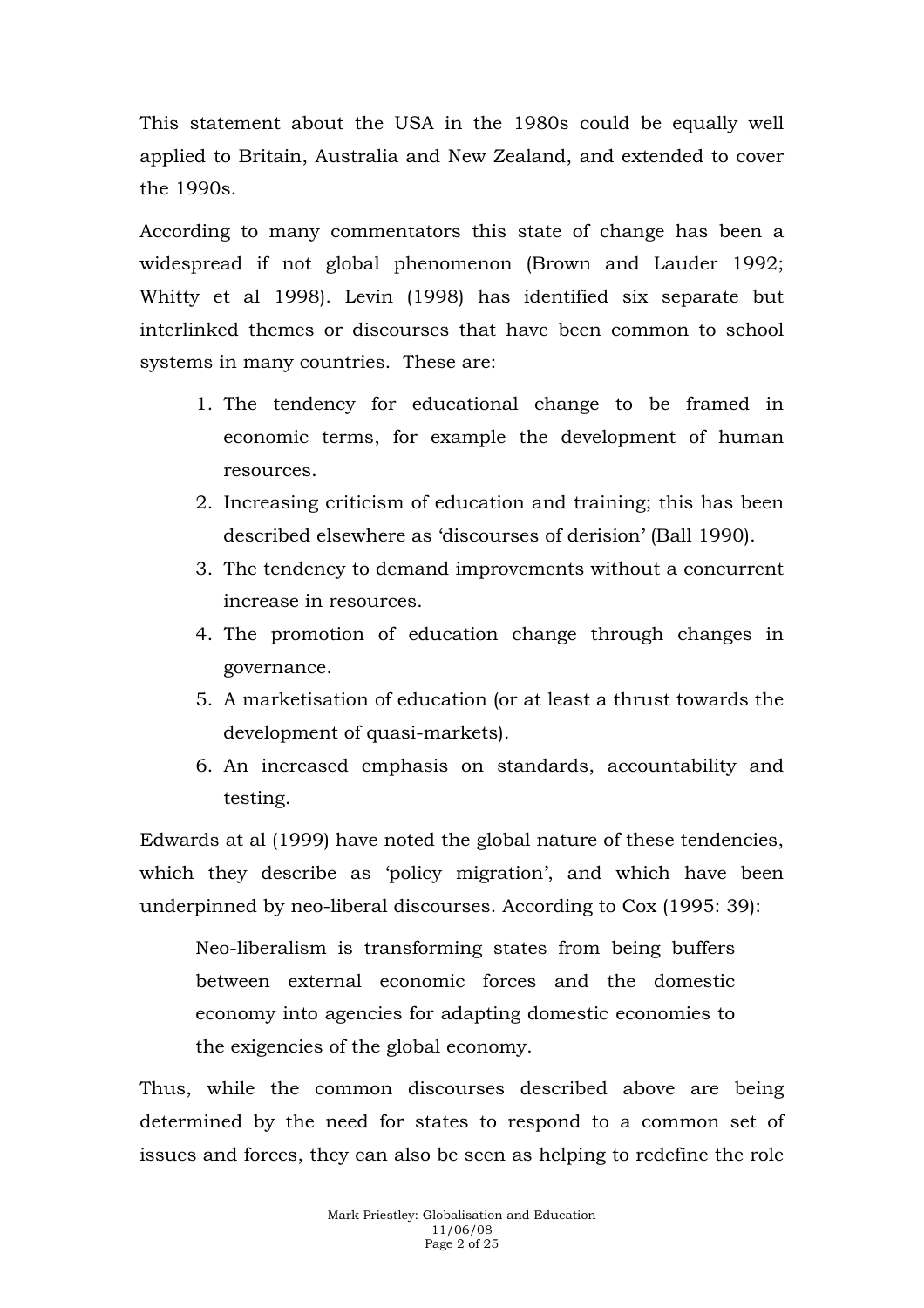and nature of the state. These discourses are being driven forward through the application of 'new managerialist' practices (Ball 1998), and have been alleged to be part of the processes of globalization.

However this is not the full picture with regard to global education change; while there has been a convergence in policy and practice throughout the anglophone nation-states, there has also existed a considerable heterogeneity, as local traditions and influences merge with global trends through a process of 'glocalization' (Green 1999: 55; also Dale 2000) to produce hybrid education systems that retain many distinctive features. As noted by Henry et al (1999: 86), 'globalization is not necessarily a homogenising force, but also provides considerable opportunities for heterogeneity of cultural tradition to exist side by side'. This is evidenced, for example, in the current trends in Britain for the establishment of denominational schools from a variety of faiths. Thus, globalization does not 'automatically result in a universalising of particular trends and perspectives,…. but witness(es) the affirmation of difference, of local, regional and ethnic identities' (Edwards and Usher 1997: 256).

A second key point rests in the fact that the need for states to respond to global, or at least to international, forces is not a new phenomenon. According to Dale (2000: 88):

Education systems, curricular categories and indeed the institution of the state itself, are the product of a world culture based upon central ideas of modernisation.

That said, globalization does represent a 'new and distinct shift in the relationship between state and supranational forces, and it has affected education profoundly and in a range of ways' (Dale 2000: 90).

It is therefore interesting to reflect on how the formulation and implementation of education policy has been affected by the impact of those global forces and tendencies that have come to be known collectively as globalization. The nature and extent of these are of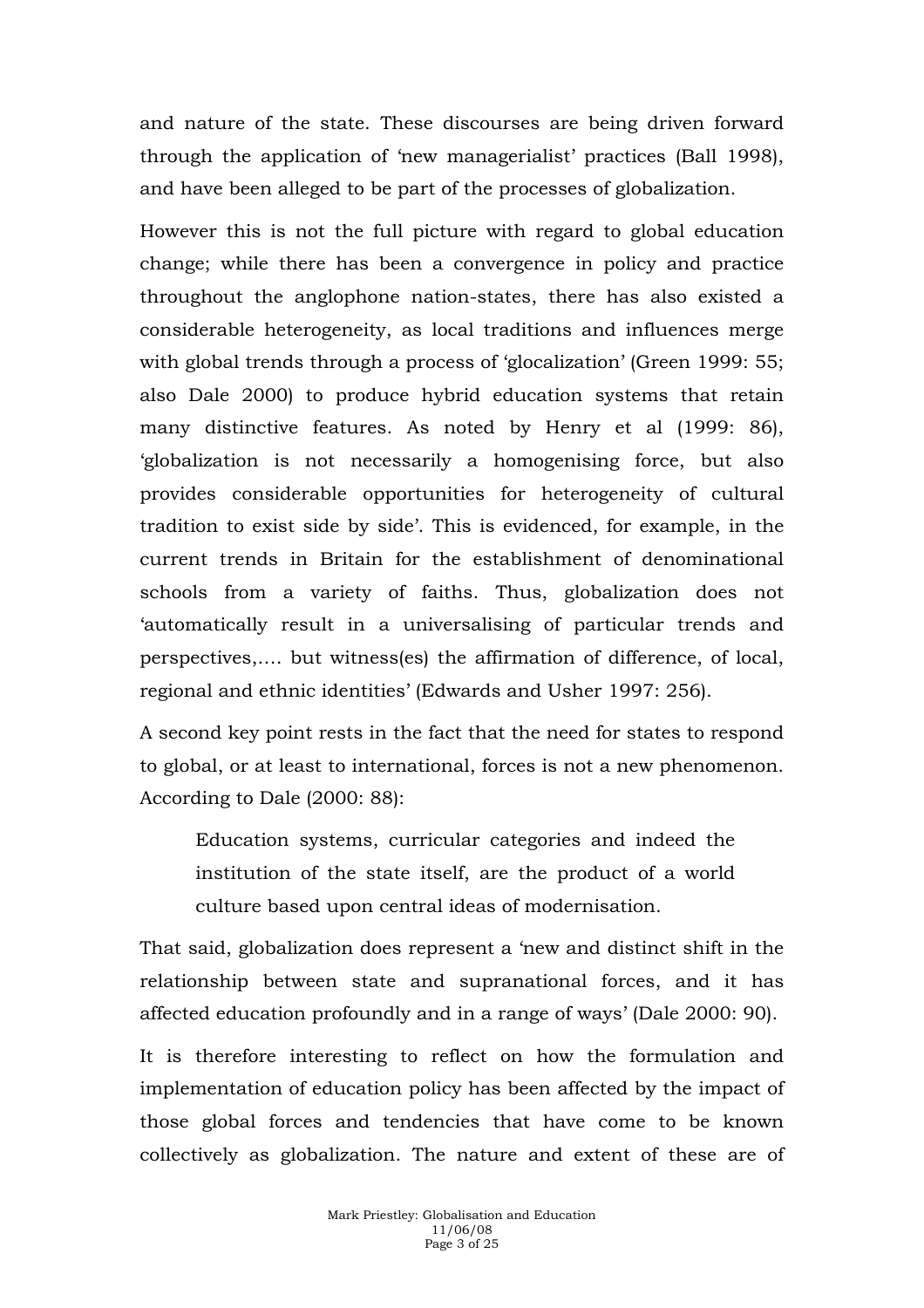course contested. However two things are clear, as has been set out in this introduction: first education in general has been subject to wide ranging and far reaching changes over the last two decades, and second there has been a general consensus that globalization has had an impact on education. This paper will explore the links between the process of globalization and the changes that continue to impact on a particular aspect of the education systems of anglophone countries: that aspect is the introduction and implementation of national frameworks for curriculum and assessment. In choosing this focus, I must necessarily neglect other fascinating and worthwhile aspects of the impact of globalization on education policy and systems. While it is without doubt interesting to digress into topics such as the nature of education quasi-markets, and specific policy issues within political parties, I have resisted this temptation. Consequently, these topics are dealt with in a general fashion where necessary, in order to support the arguments made about curriculum and assessment policy and reform.

The paper will first discuss the general nature of education change, before examining the nature and extent of globalization. Finally I will narrow the focus and examine the links that can be drawn between globalization and the widespread introduction of national frameworks for curriculum and assessment within the anglophone nations.

#### CHANGES IN DISCOURSE, POLICY AND PRACTICE IN EDUCATION

It goes without saying that many national education systems have undergone widespread and far reaching changes over the last couple of decades. These initiatives are remarkable in the similarities that pervade them, and exemplify the 'policy migration' identified by Edwards et al (1998). Curriculum and assessment are areas that have been subject to major reform, and in which it is possible to discern global trends or similarities. There are similarities between different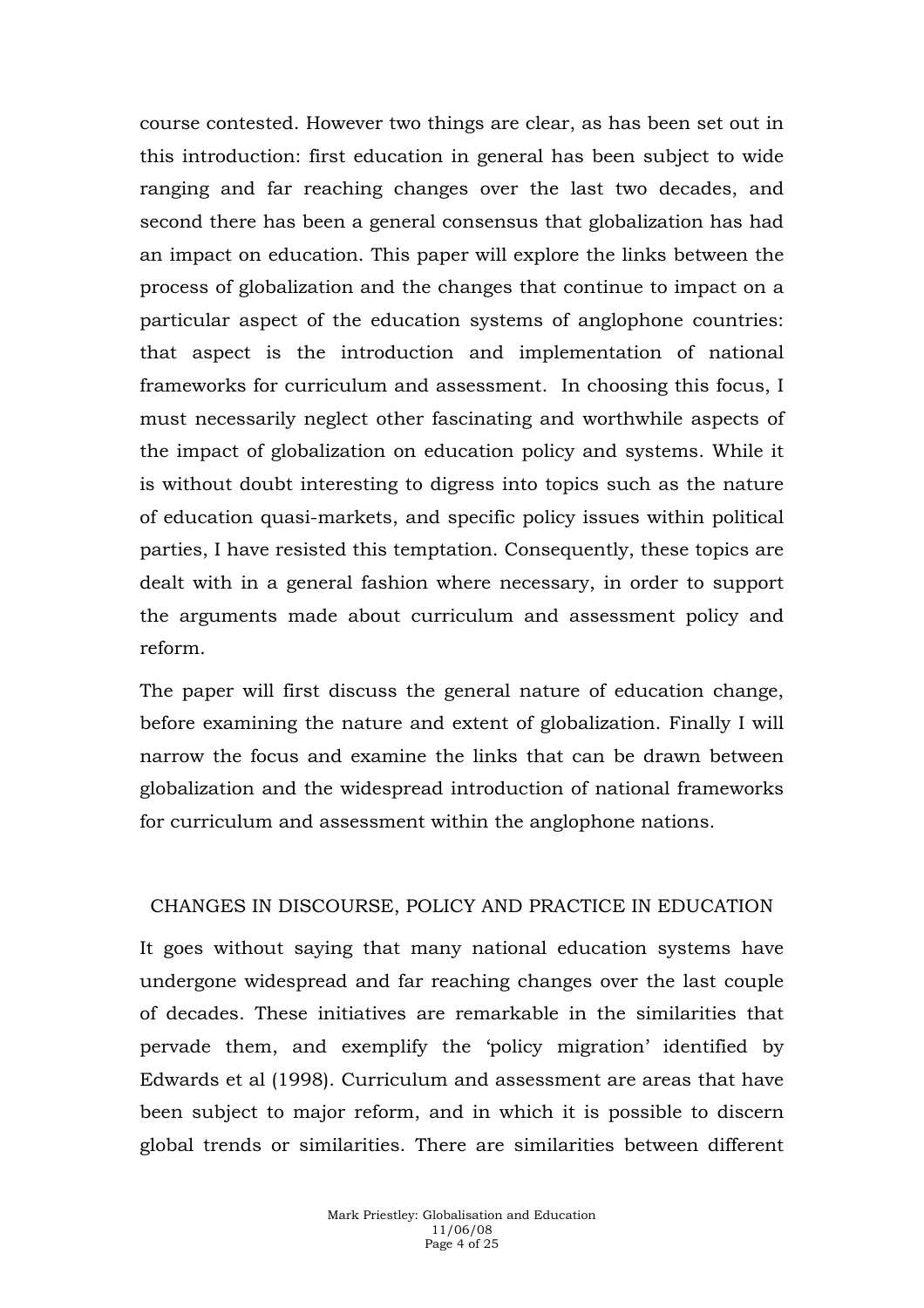national curricular systems in terms of structure (e.g. sequential levels and outcomes), in terms of the language that is used (e.g. attainment targets, strands) and in terms of the strong instrumental thrust that tends to permeate them (e.g. contributing to the future economic success of the national economy). Such curriculum and assessment changes have been accompanied by equally far-reaching changes in governance, for example the devolution of financial responsibility to schools, and the application of managerial principles to the profession of teaching. The situation regarding these 'rampant and remorseless' changes (Hargreaves 1994: 6) has been complex and even contradictory. The current education paradigm has been described by Bernstein as a 'new pedagogic Janus' which 'recontextualises and thus repositions within its own ideology, features of apparently oppositional discourses' (Bernstein 1990: 88). More needs to be said about these general trends.

First the education reforms have been characterised by a tendency of central governments to divest themselves of responsibility for day-today management of schools. Thus schools have had powers of financial management devolved to them. For instance in Britain the 1988 Education Reform Act introduced local financial management of schools, and in New Zealand the post Picot (Picot 1988) reforms laid out in *Tomorrow's Schools* (Department of Education 1988) delegated similar budgetary powers to the Boards of Trustees of schools; in this latter case, many schools were encouraged to opt for 'bulk funding'. In some cases this has been accompanied by a removal of a tier of local government, as has been the case with the virtual emasculation of the LEAs in Britain. These moves towards the apparent extension of local autonomy have been underpinned by strong neo-liberal ideologies, which have extolled the virtues of the free-market, although this begs the following question: to what extent do the reforms really represent the extension of local autonomy; do they merely delegate responsibility without real power? The answers to these questions are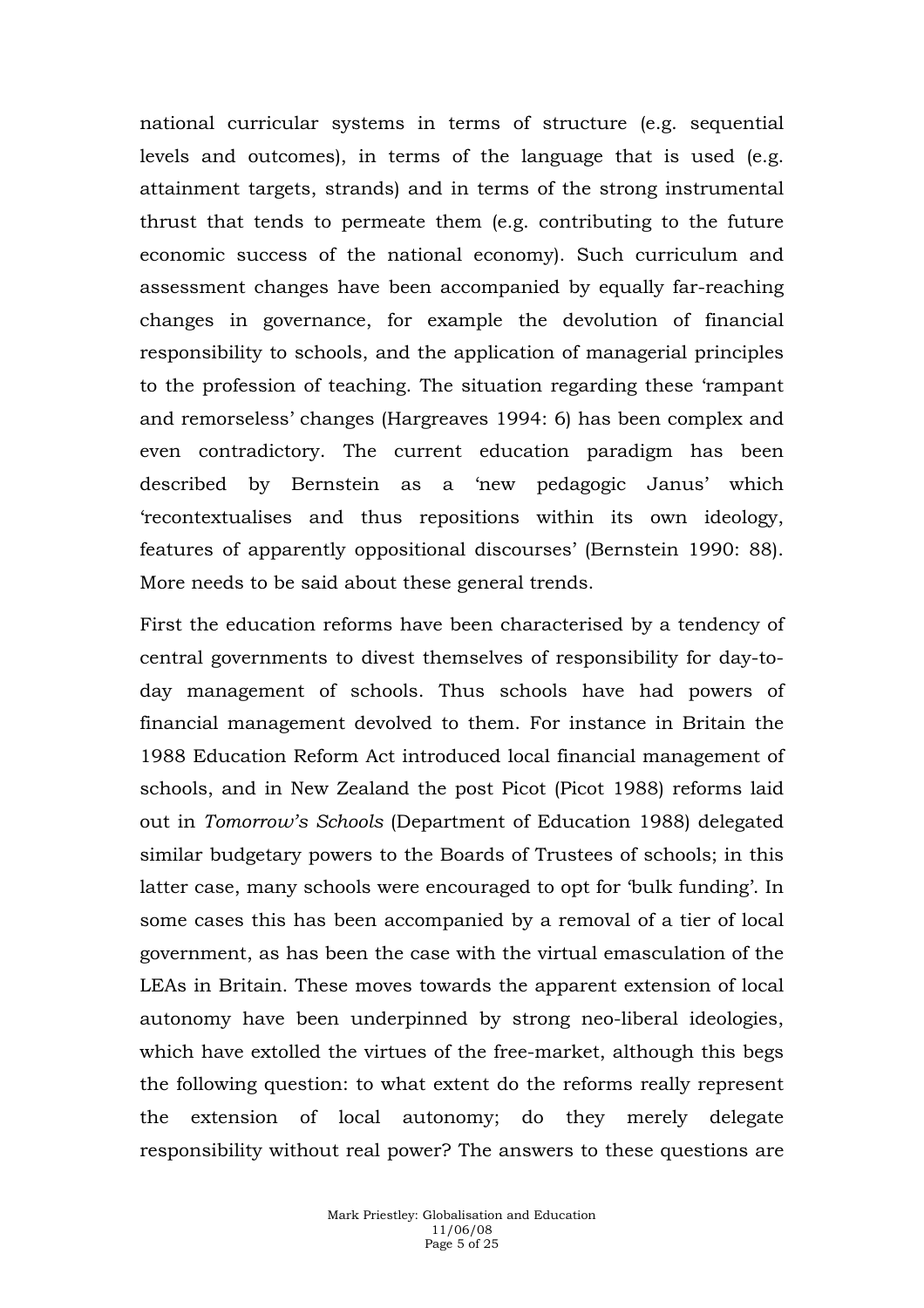largely beyond the scope of this paper. However many would agree with O'Neill's comment (made in the context of New Zealand) that states now see themselves as 'an unnecessary interposition between consumers (students and parents) and providers (teachers)' (O'Neill 1996-1997: 129).

A second set of trends concerns the contrasting tendency for governments to assert central control over their education systems.

This is a worldwide move towards recentralising control through national curricula, testing, appraisal, policy formulation, profiling, auditing and the like, while giving the impression of decentralisation. (Smyth and Shacklock 1998: 20).

The curricular initiatives mentioned above, and moves towards performance-related pay in teaching (the failed and quickly abandoned Australian Advanced Skills Teacher scheme and the recent Threshold payments in England and Wales) are examples of this phenomenon. More will be said about curriculum reform in due course.

This process of managerialism (Clarke et al 1994; Codd 1999; Girwitz et al 1995; Helsby 1999) has led to a radical reconstruction of the work of teachers (Hargreaves 1994; Smyth and Shacklock 1998; Helsby 1999) as increases in technical knowledge have led to new and sophisticated methods of surveillance and control (Apple 1990; 1995; 1998; Ball 1997; Smyth and Shacklock 1998), and as teachers 'take responsibility for (but not power over) the achievement of prespecified organizational goals' (Helsby 1999: 30). It has been argued that teachers have been deprofessionalised; in many respects they have been reduced to the level of 'proletarianised' technicians delivering preset teacher proof curricula (Apple 1995), rather than becoming action researchers and professional developers of their own curricula, as was envisaged by many professionals during the 1970s and 1980s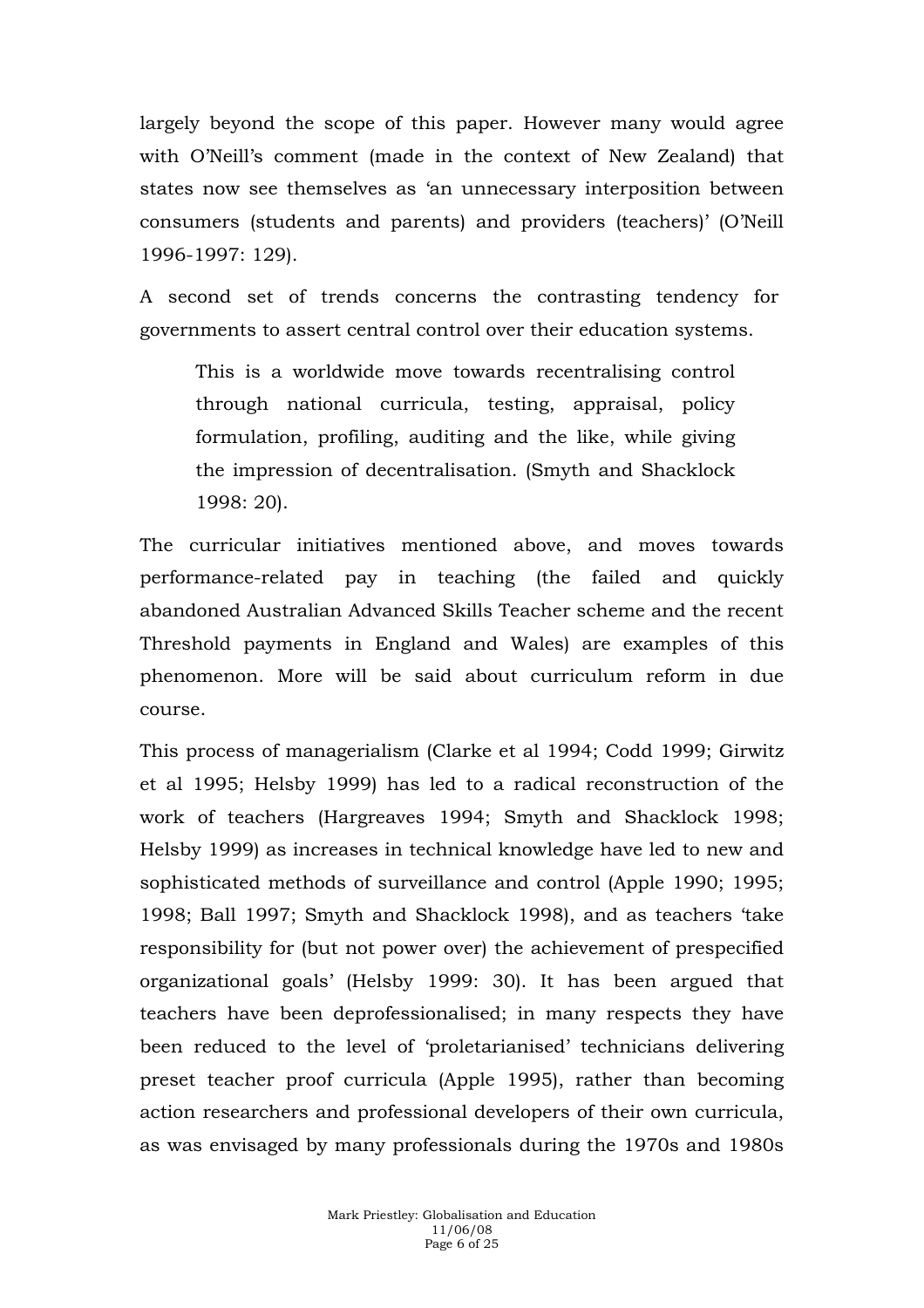(Stenhouse 1975; Elliott 1998). Such 'muscular' (Smyth and Shacklock 1998: 194) and technical-rational managerial approaches have 'fostered within educational institutions a culture where trust is no longer taken to be the foundation of professional ethics' (Codd 1999: 45). The discipline of 'observing, measuring, recording and regulating' has led to a situation where individuals 'participate in their own subjection' (Gibson 1986: 132). In short, 'the shots are being called further and further away from what transpires in classrooms' (Smyth and Shacklock 1998: 2).

Accompanying these conflicting trends has been a shift in the discourses underpinning education (Blenkin et al 1992; Smyth and Shacklock 1998). There are two aspects to this tendency. First education has witnessed an influx of what Hood (1995: 105) has described as 'new managerial catchwords', which have become so extensive that they constitute a 'new global vocabulary'. Second, existing discourses have been subject to what Ball (1990) has termed 'discourses of derision'. This rhetoric of school failure has served to 'create a sense of unease about teaching and justified subsequent government attempts to reconstruct teachers' work (Helsby 1999: 24). In identifying many of these catchwords that have come to permeate education, Smyth and Shacklock (1998: 5) have used the analogy of a palimpsest – the expunging of one set of discourses and their replacement by a new vocabulary, which has its roots in the world of industry and commerce. This apparent marginalisation of established educational discourses, and their replacement by a competing set, is neatly summed up by Arnold (1996: 226):

Conspicuously absent …. is an engagement with traditional educational discourses – learning theory, curriculum theory, pedagogy and so forth – all seem be irrelevant to the re-formulation now underway.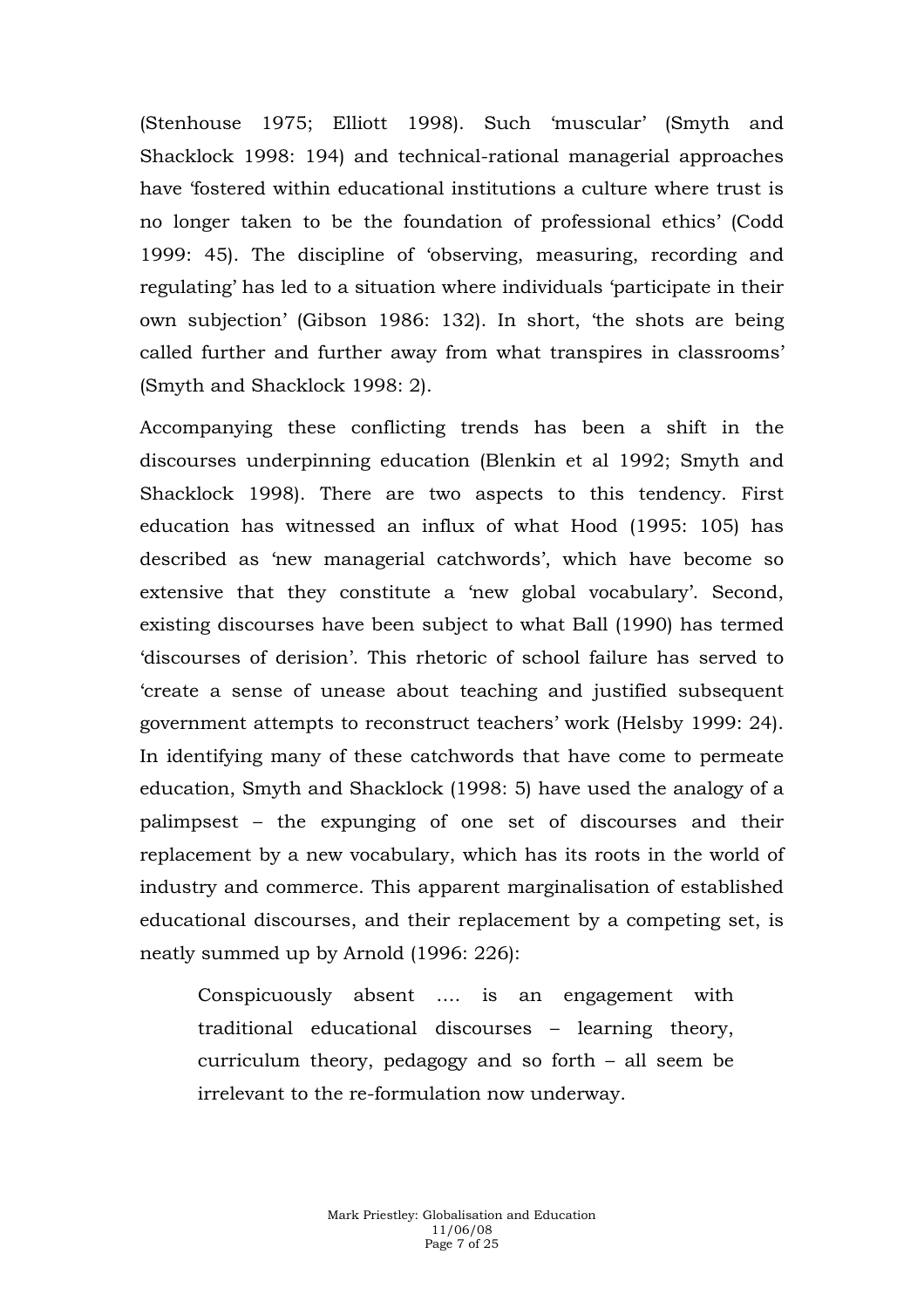Terms like 'consumer', 'provider', 'accountability', 'appraisal' and 'performance' have crept into the educational lexicon as replacements (Smyth and Shacklock 1998: 35). Thus a 'legitimating discourse for the use of power is constructed, which marginalises the voice of teachers and produces an appearance of successful curriculum change' (Elliott 1998: 34).

#### GLOBALIZATION: THE NATURE OF THE BEAST

Many of the changes described above have been attributed to globalization. However there are two caveats to bear in mind before proceeding. First, it is important to appreciate that policy formulation and implementation are complex processes, which are subject to many 'hegemonic and counter-hegemonic' influences as well as to structural constraints (Smyth and Shacklock 1998: 28). While the pressure of globalisation undoubtedly contributes to these processes it must be viewed against a backdrop of competing interest groups both at the level of policy construction, and indeed at the implementation stage; teachers as agents can drastically subvert policies that have not been developed in consultation with them, and which they feel that they do not 'own' (Apple 1995; Kelly 1989; Smyth and Shacklock 1998). Second, the nature and scope of globalization has been disputed; it is therefore necessary to adequately define the phenomenon before establishing the extent to which current changes in education can be attributed to it.

Wiseman (1995: 5) has given a useful and fairly comprehensive definition of globalization. This is a:

contested trend towards more interdependent, local, national and transnational economies and societies, the expansion of international trade, investment, production and financial flows, the growing significance of regional trading blocs and trade agreements, more influential roles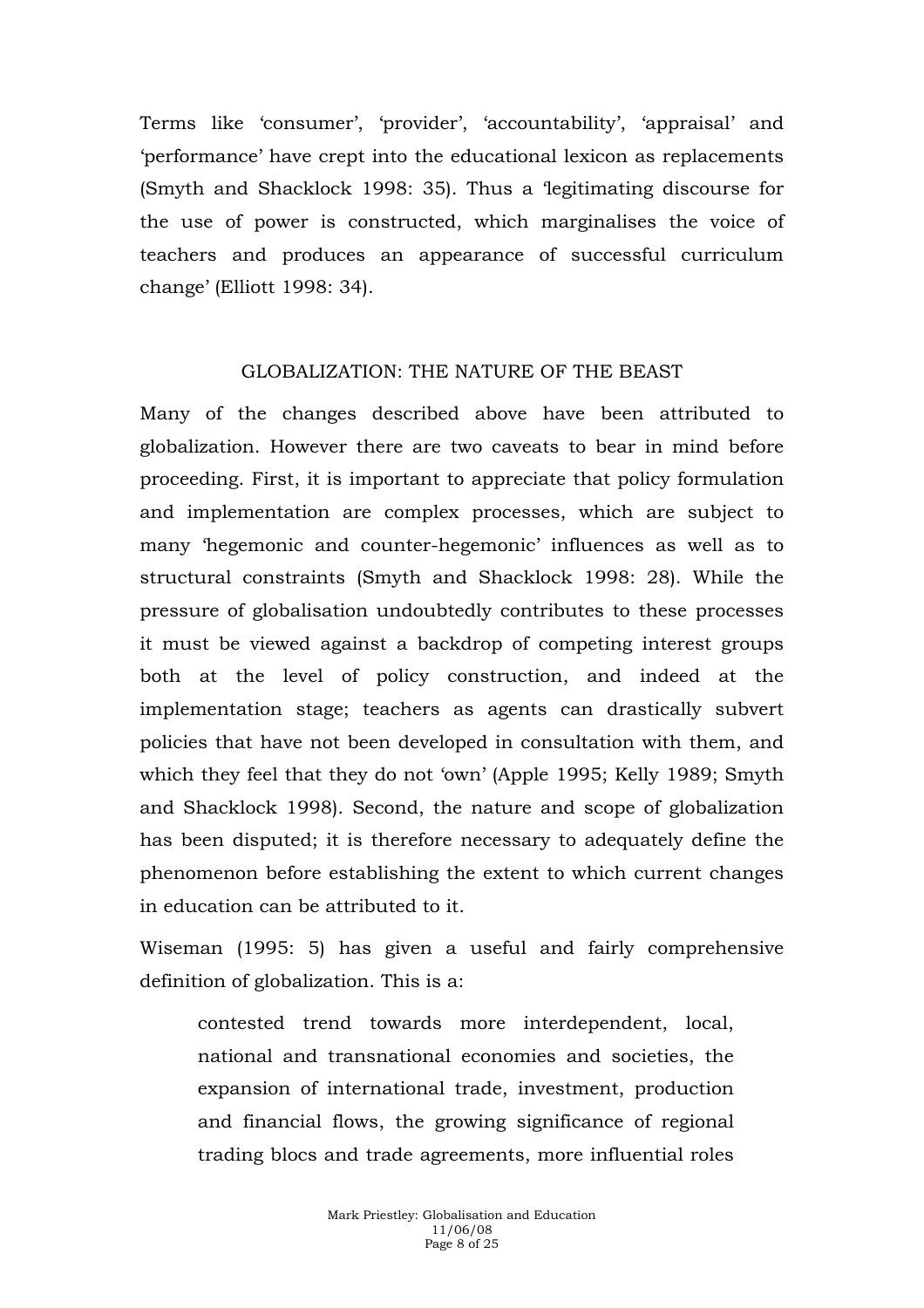for international financial institutions and transnational corporations, far greater mobility of capital – particularly financial capital – and the overall spread of highly commodified and individualised economic, social and cultural relations into ever more spheres of human activity.

This is a definition with a heavy emphasis on economic factors, and one which captures the 'deregulated, marketised, governing at a distance' essence of government and administration that is coming to be a defining characteristic of the era of globalization (Smyth and Shacklock 1998: 16). As such, it provides clues as to the increasing emphasis within education in conditions of high modernity on the economic, the commercial, the vocational and the instrumental. Giddens has provided an alternative definition that focuses additionally on social relations. According to Giddens (1990: 64),

globalization can be … defined as the intensification of worldwide social relations that link distant localities in such a way that local happenings are shaped by events occurring many miles away, and vice versa. This is a dialectical process because such local happenings may move in an obverse direction from the very distanciated relations that shape them. Local transformation is as much a part of globalization as the lateral extension of social connections across time and space.

This is a highly relevant definition. While it hints at the homogenisation that has been alleged to be a feature of globalization, it also identifies the paradoxical nature of the process. Globalization is thus identified as a dialectical process, whereby local reactions to the phenomenon can also dictate policy directions. Together the two definitions are sufficient to encompass the main parameters of globalization. While it is without doubt a highly complex phenomenon,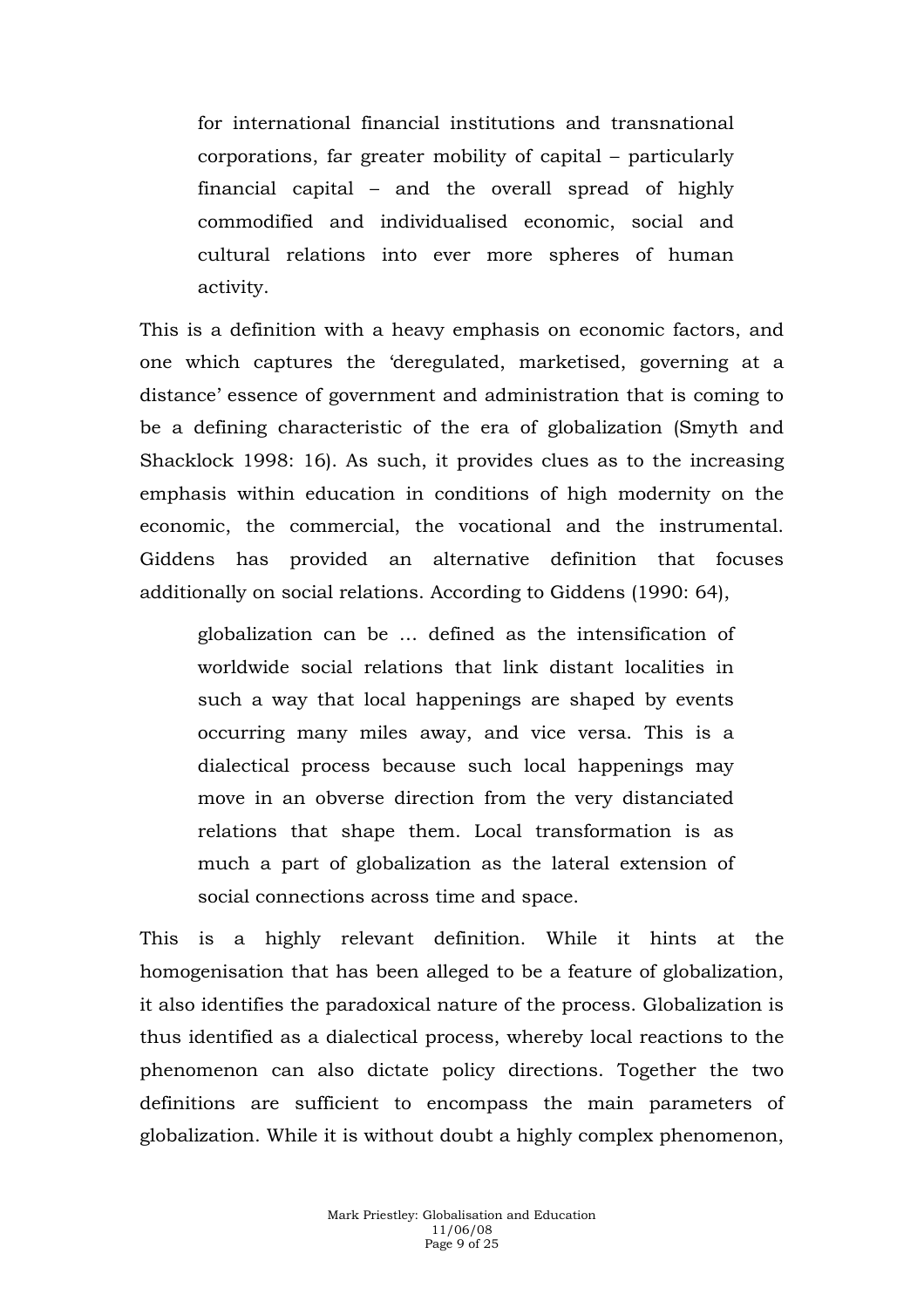it is possible to discern two broad and apparently contradictory aspects to globalization; these are impacting on the nation state in general and upon education systems in particular.

On the one hand, globalization is widely claimed to have weakened the sovereignty of the nation state (e.g. Reich 1992). It has been claimed that the influence of supranational organizations such as the World Bank, the IMF and the OECD, of multinational corporations, and of transnational regional groupings such as the EC have contributed to a homogenisation of policy and discourse in many areas (Brown and Lauder 1996; Kumar 1992; Reich 1991; Smyth and Shacklock 1998).

This is worthy of closer investigation. Dale (1999) has employed a useful theoretical framework for analysing nature of states' policy responses to global trends. He has compared and contrasted traditional policy borrowing (where a policy is imported wholesale and applied to the new national context) and policy learning (where features of overseas policies are modified and selectively applied to the new context), with new homogenising tendencies which can be identified with globalization. While traditional forms of policy migration could be argued to be a feature of the rationality aspired to by modern states, Dale has pointed to the existence of new mechanisms for this that are more characteristic of globalization, and which have increased the tendencies towards policy migration. These mechanisms include harmonisation (as within the European Community), dissemination of 'best practice' (e.g. as in OECD reports such as Skilbeck 1990), and imposition (e.g. World Bank education loans). It seems likely that in the present context, this latter direct influence in the field of education remains limited. While developing nations may be subject to what Green (1999: 56) calls 'the direct jurisdiction of supra-national bodies over national education systems' through the imposition of policies in return for loans, the direct influence of these NGOs is relatively limited in the Anglophone states, where harmonisation tends to be confined still to economic matters.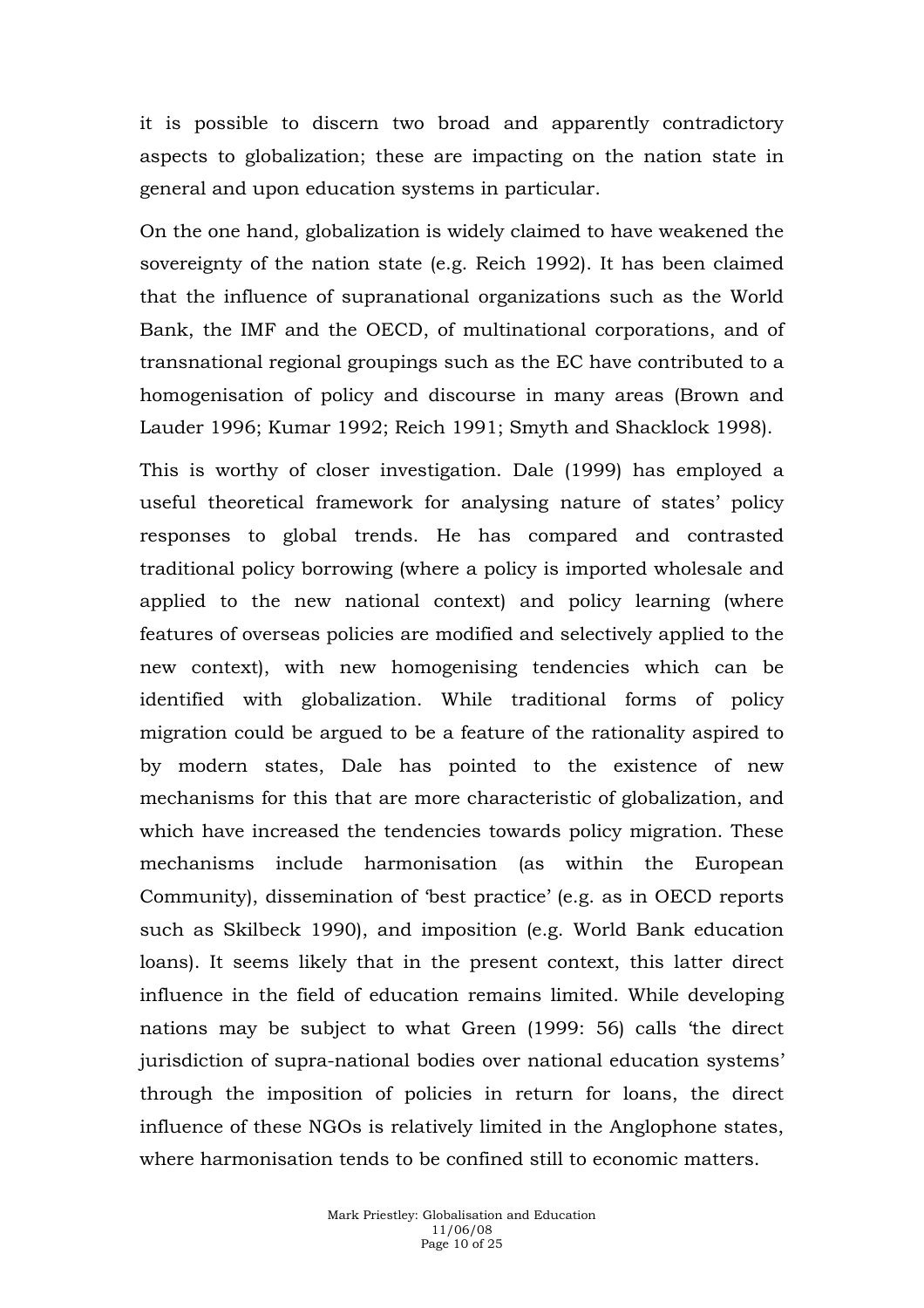More significant have been the more indirect global pressures that have led to the Hayekian neo-liberal hegemony of market forces and the dominance of commercial discourses (as previously highlighted) within public welfare systems worldwide. Thus neo-liberalism has become to a large extent ' the only game in town' (Falk 1999: 127), a largely unquestioned and in many respects unquestionable orthodoxy. This process has been described by Cox (1996: 301) as:

a transnational process of consensus formation among the official caretakers of the global economy .. (which) .. generates consensual guidelines .. that are transmitted into the policymaking channels of national government and the big corporations.

Thus the undoubted economic pressures wrought by globalization and the concomitant reluctance of the new global elites to fund public systems, have led to a reduction or freezing of budgets in many cases (Levin 1998), and increased pressures to adopt neo-liberal cost cutting measures. The increased level of policy migration that has undoubtedly taken place between countries, has been at least in part symptomatic of these global processes, reflecting as it does the influence, albeit indirect, of the above mentioned bodies, as expressed through the dominant discourses.

Conversely these same pressures have led to what can be seen as both a reaction against and a feature of globalization, which has not resulted in complete convergence or homogenisation, nor indeed has it heralded the imminent demise of the nation state as a viable entity, as is claimed by the likes of Reich (1992). The situation is considerably more complex than this, as indicated by Marginson (1999: 25).

Globalization has not replaced the nation state, but has undermined the old nation state in certain respects, forcing it to change.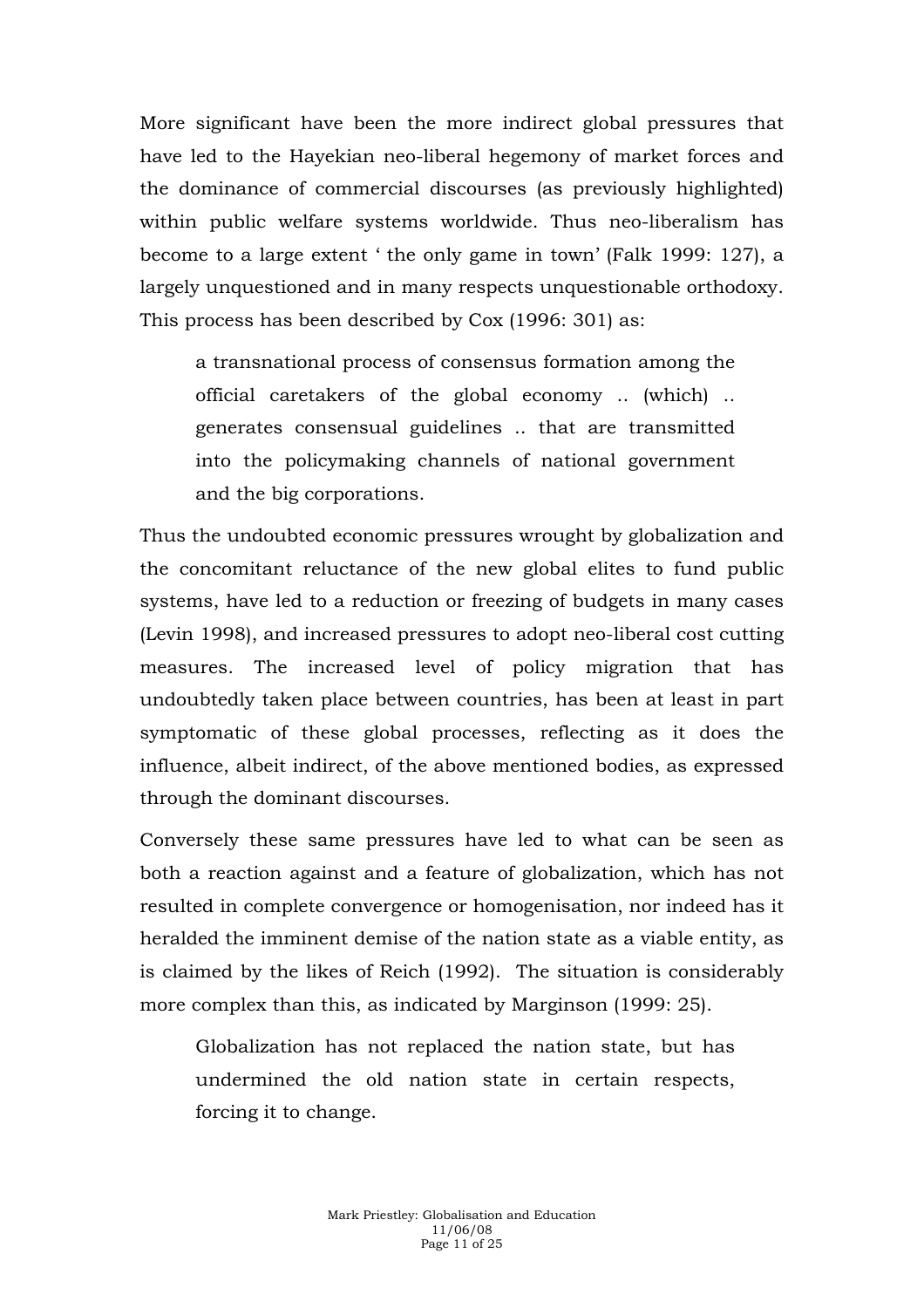Indeed there is some evidence that the pressures of globalization have led to a tightening, rather than a loss of state control in the sphere of education. As stated by Green (1999: 56):

as governments lose control over various levers on their national economies and cede absolute sovereignty in foreign affairs and defence, they frequently turn to education and training as two areas where they do still maintain control.

According to Halsey et al (1997: 159):

education remains one of the few areas of social policy over which national governments are able to assert decisive influence. In other words, educational policy has become an important test of statecraft where governments can demonstrate their power to improve the condition of everyday life.

There are two main stands to this tendency. First, fears about the loss of national sovereignty, and xenophobic 'forms of backlash chauvinism' (Henry et al 1999: 85) - reactions towards what Hall has described as an 'ethnic diaspora' (Hall, cited in Smyth and Shacklock 1998: 14) - have led to attempted reassertions of national and cultural identity. In some regions this has manifested itself a nationalist fragmentation (as in the Balkans); in others we have witnessed a resurgence of religious fundamentalism and/or militant, chauvinistic nationalism. In the case of education in Anglophone countries, such reactions have largely manifested themselves as cultural restorationism through curriculum prescription (Ball 1990; Goodson 1990, Hargreaves 1994; Lawton 1994), as forces of neo-conservatism have struggled to maintain national sovereignty, in the face of what has been seen as a legitimation crisis for national governments (Habermas 1976). Second, fears about the ability of nations to survive in the global market place have led governments to reassert their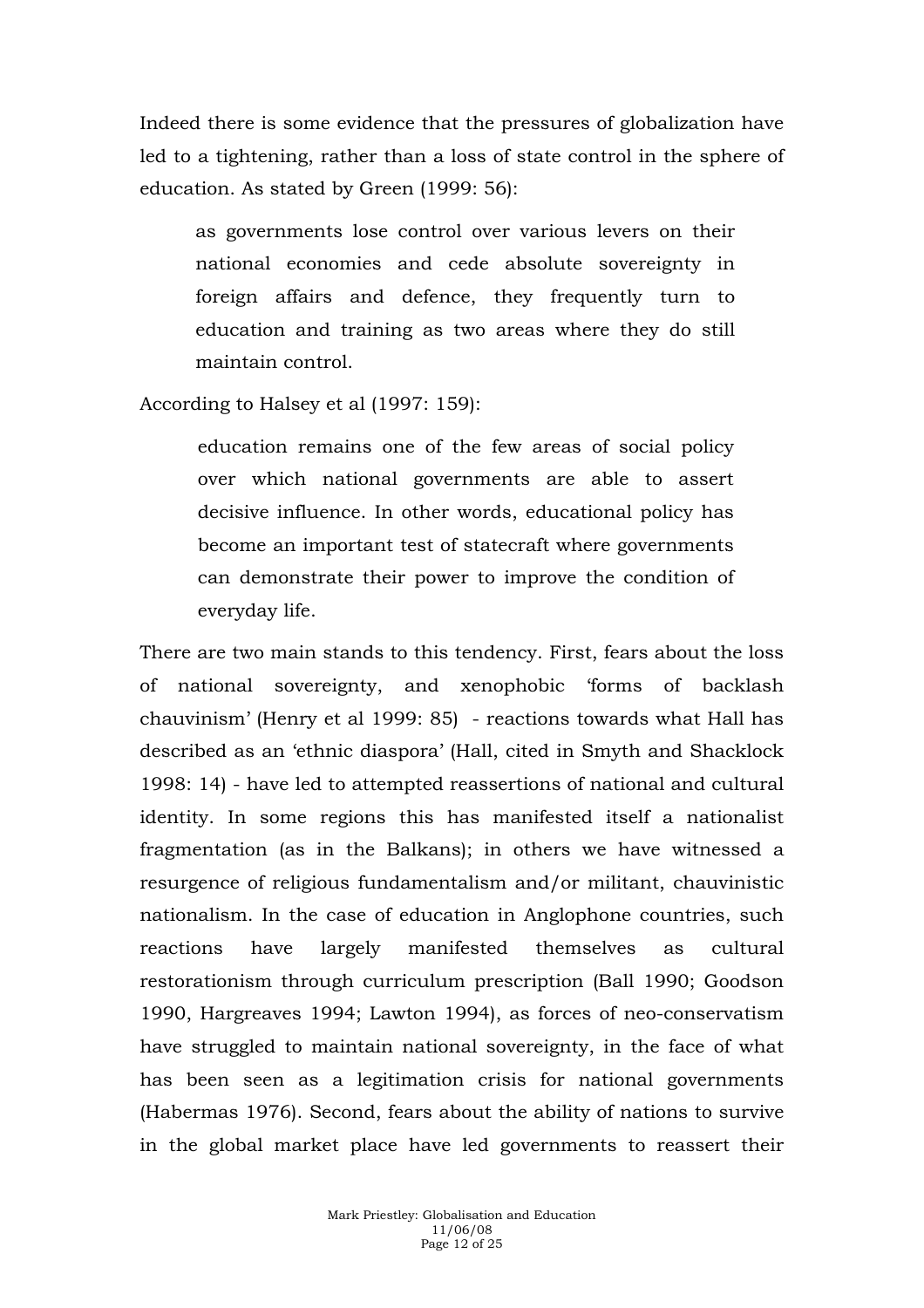authority in areas that could have an impact on economic success; the development of a 'new vocationalism' in education (Brown and Lauder 1992), and the application of human capital theory to education systems (Apple 1998; Brown and Lauder 1992; Halsey et al 1997) are dimensions of this general trend.

It is therefore apparent that globalization has had a primary impact on public systems (via the influence of supranational bodies, and the penetration of their discourses and philosophies) and an indirect or secondary impact as nation-states struggle to come to terms with the conditions created by it. Giddens has noted this paradoxical element to globalization (1990: 73):

One aspect of the dialectical nature of globalization is the push and pull between tendencies inherent in the reflexivity of the system of states on the one hand, and the sovereignty of particular states on the other.

Thus the particularism of states and the interest groups that compose them – in the case of education, politicians and civil servants, academics and teachers, and even students – will continue to vie with global pressures in the formulation and implementation of policy.

The next section of this paper will explore the ways in which globalization has impacted on curriculum and assessment policy and provision in the anglophone states.

### THE CENTRALISATION OF CURRICULUM AND ASSESSMENT

Recent curricular trends are manifestly moving anglophone states in the direction of central control over what is taught in schools, and how it is assessed. As a corollary of this, the term 'national curriculum' has come into vogue. Examples of this trend abound. The late 1980s heralded the introduction of a prescriptive *National Curriculum* in England and Wales. The early 1990s saw the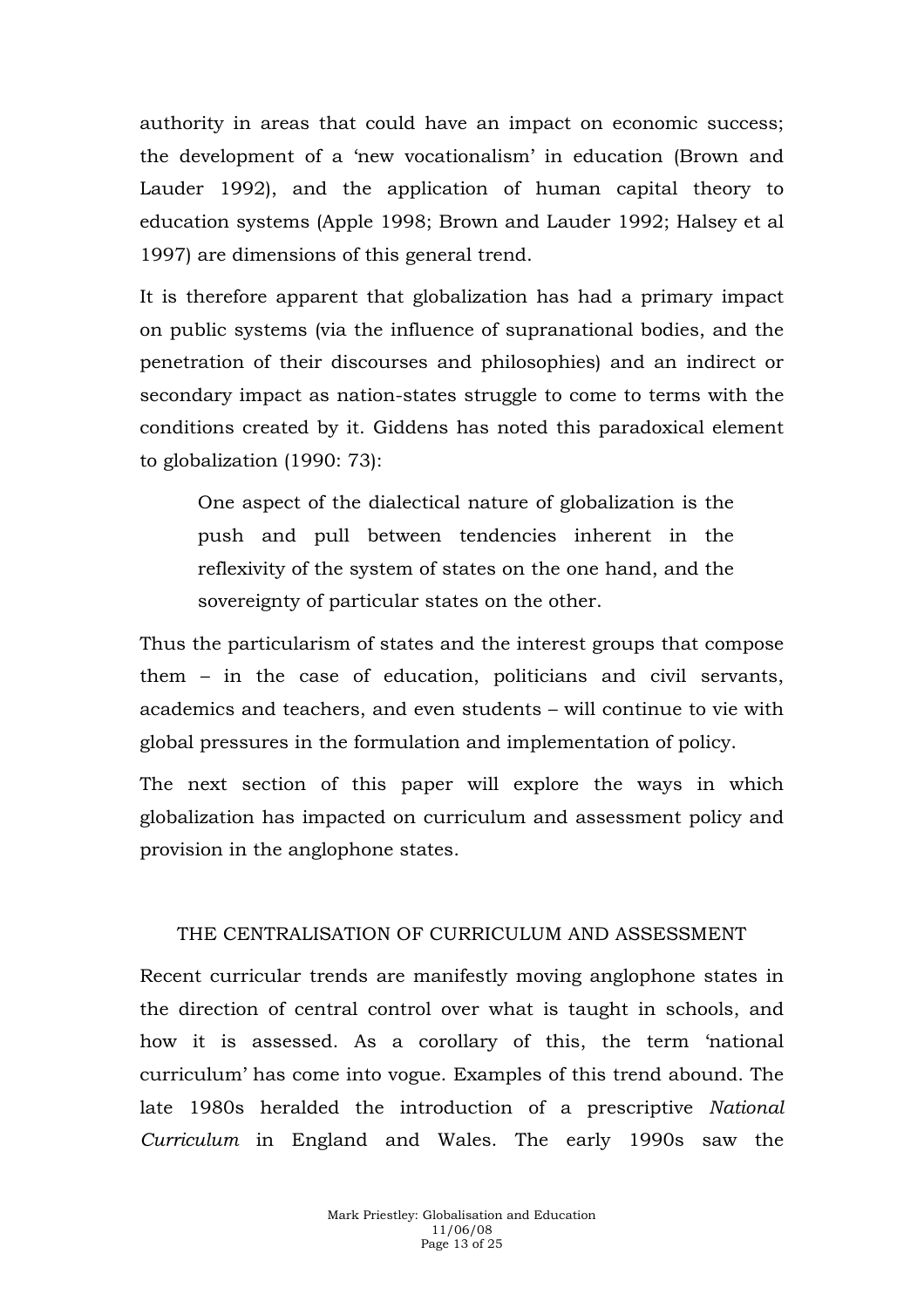introduction of parallel vocational tracks as the competency-based *GNVQ* and *NVQ* qualifications were introduced, and more recently English and Welsh schools have been faced with increasing prescription in the guise of the literacy and numeracy initiatives promulgated by New Labour. In New Zealand, National Party governments pushed through the New Zealand *Curriculum Framework* in 1993, shortly followed by the *National Qualifications Framework*, a unitary competency-based for all school and work-based qualifications (Irwin 1994; Smithers 1997). This latter framework has been subsequently adopted by South Africa (Jansen 1999), although interestingly it has been jettisoned in New Zealand in the face of teacher opposition, and replaced by the more flexible Achievement 2001 framework. In Australia, various states have introduced their own curriculum frameworks, for example Victoria's *Curriculum and Standards Framework*. In Scotland, the revised *5-14 Framework* is currently exercising teachers' time and imagination. The United States has also been the site of similar trends; 'National standards, national curricula, national testing… are all being pushed for in the United States currently and are the subject of considerable controversy' (Apple 1999: 9).

This section of the paper will focus on the development of national frameworks for curriculum and assessment. As ever these trends are not simple (indeed they are often contradictory), and I shall attempt to disentangle them, while showing to what extent, if any they can be attributed to globalization. It is clear that many of the national frameworks, which have developed over the last few years, are part of wider global trends, and as such can be said to be part of the process of globalization. This is clear in the commonalities evident in terms of structure and language, which I will deal with shortly. However this is not the full picture. Goodson (1990: 220) has stated that in a general and worldwide sense: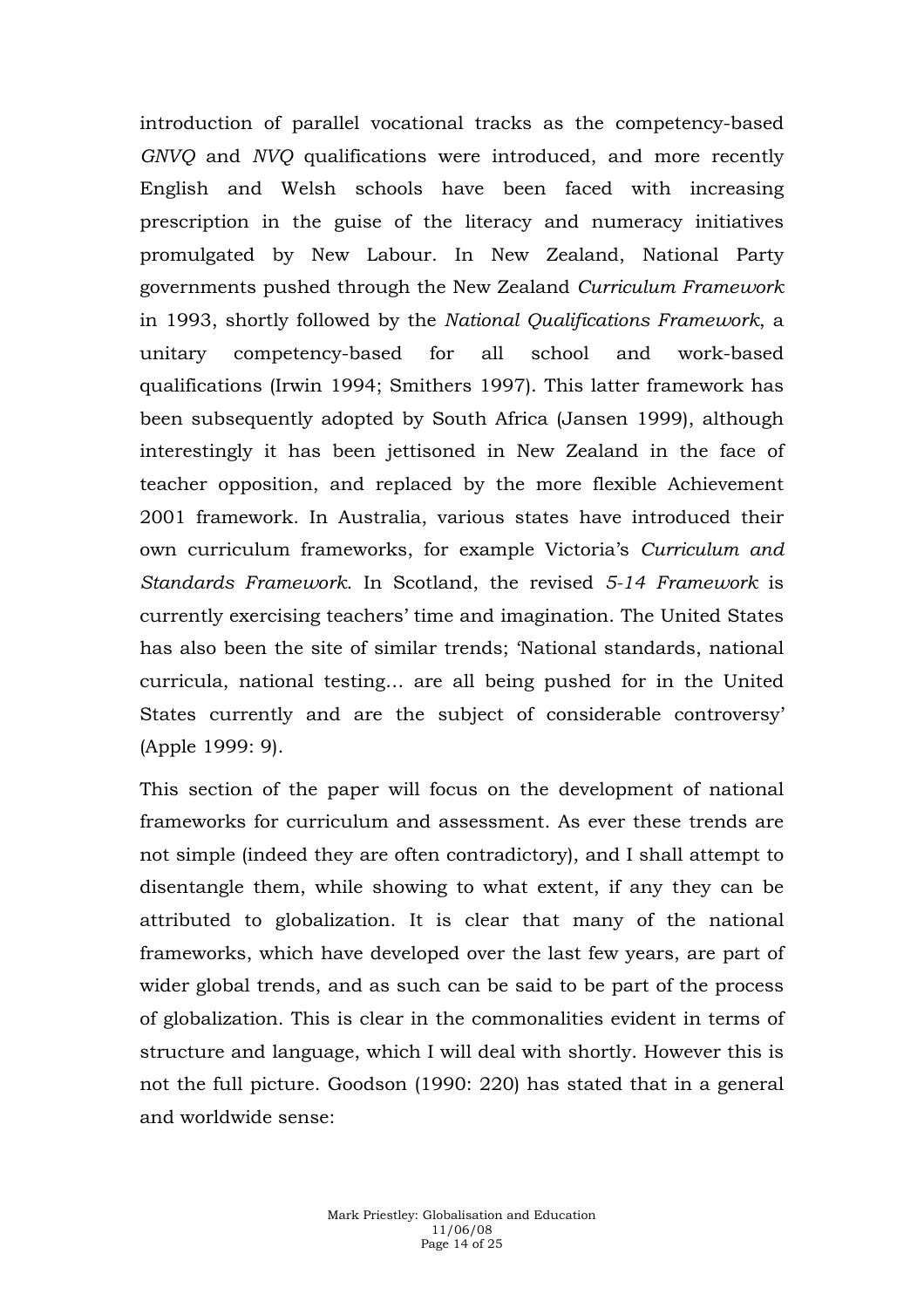The globalization of economic life, and more particularly of communication, information and technology, all pose enormous challenges to the existing modes of control and operation of nation-states. In this sense, the pursuance of new centralised national curriculum might be seen more as a response of the more economically endangered among nations.

Goodson's statement neatly encapsulates the paradoxical nature of global curriculum policy. On the one hand he has identified the economic imperatives that are so evident in the technical–rational structures of curricula worldwide, in the instrumental language employed within these structures, and in the development of national frameworks for vocational education and training. On the other hand, he has identified the perceived threats to national sovereignty that have led to attempts at nation building through the institution of national curricula.

I shall argue that these trends in the development of centralised curriculum and assessment frameworks are part of the dialectical 'push and pull' nature of globalization observed by Giddens (1990). Such developments can be seen as a *reaction against* globalization, in that they represent a particularism in the face of what is seen in some quarters as the encroachment of global forces. They can also be seen as a *response to* globalization in that they represent attempts by national governments to make themselves more competitive on world markets through the medium of education.

The structure of and language used within various curriculum frameworks is indicative of the convergence or homogenisation of policy claimed by some commentators, and discussed earlier in the paper. The highly centralised National Curriculum introduced in England and Wales, and described by Beattie as of 'Kenneth Baker's essentially hierarchical or military vision of a chain of command from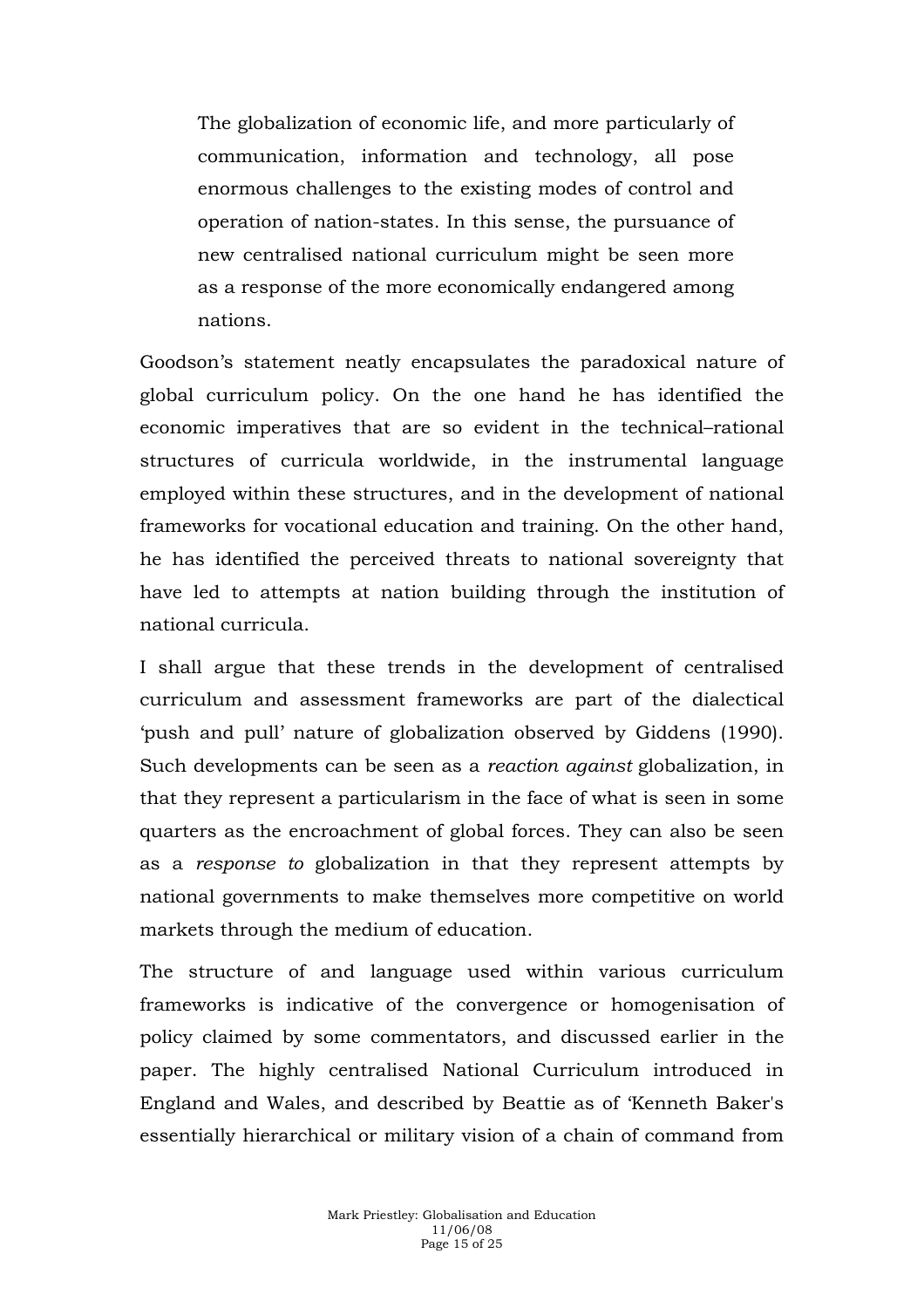centre to periphery' (Beattie 1991: 39), is a good example of this trend. The model employs a linear structure, with sequential levels, and is articulated through the statement of outcomes, divided into subject areas, and further subdivided into strands. This pattern has been repeated in different countries' curricular offerings. Thus in New Zealand the Curriculum Framework contains a number of essential learning areas. Each is divided into learning strands, which are fundamentally the same as the Attainment Targets in Baker's 1988 model. Each strand is sub-divided into eight sequential levels, expressed in the form of achievement objectives (often three or four per level). While content is not rigidly stipulated in the New Zealand model in the same way as in the English and Welsh programmes of study, it is clear that these curricula are fundamentally very similar. Scotland provides a further example of this curriculum homogeneity. The 5-14 Framework has levels (six instead of eight), is divided into attainment outcomes and strands, and like its cousins in England and Wales, and in New Zealand, is articulated through the use of outcomes. Again while there are differences, the overall picture is one of similarity, of policy migration, and homogeneity of provision.

Further similarities can be discerned in the assessment trends that have accompanied initiatives in the area of vocational education and training. Again, there is considerable evidence of policy migration, as Jessup's (1990) competency-based model has appeared in different forms in various parts of the globe. Thus we have seen the development of NVQs in England and Wales, and the partial extension of the competency-based model to the GNVQ initiative, which was designed to bridge the academic-vocational divide. In Scotland there was the development of the SCOTVEC framework. This, combined with the subsequent transplanting of the model wholesale into the New Zealand context (Irwin 1994; Smithers 1997), where the intention was to use the model for the assessment of all qualifications, including school-based academic accreditation, and further migration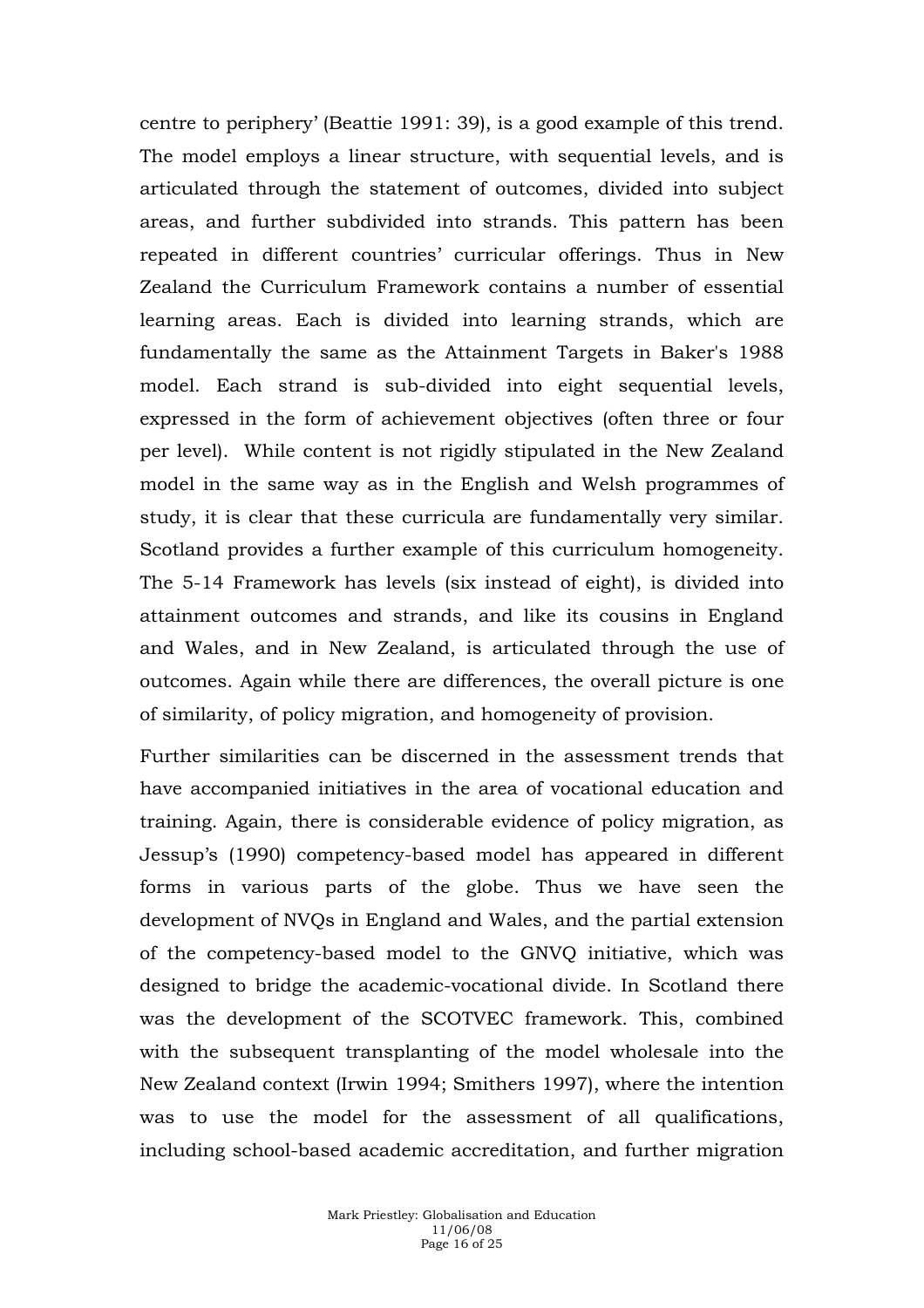to South Africa (Jansen 1999), is indicative of the tendency for curriculum development to be subject to global policy migration trends.

The structure and lexicon that are common to each of the above curricula, can be viewed as one manifestation of the direct or primary influence of globalization mentioned previously. As already noted, educational reform has been accompanied by a fundamental change in the discourses that frame education. Such discourses reflect the new dominance of the lexicon of business within education, and of managerial forms of control from a distance, such as those that are manifest in the management of transnational corporations. They are inherent in curricula that utilise teleological outcomes, and the language of performativity. The influence of human capital theory is manifest within the structure of the vocational curricula; performance criteria, and a linear, atomized approach to learning are characteristic of the same philosophies that have been so decisively promulgated by organisations like the World Bank, the IMF and the OECD.

A second manifestation of the influence of globalization is secondary or indirect in nature. It is largely apparent in the assertion of central control over education. Smyth and Shacklock (1998:17) have noted the manner in which teaching has been 'structurally adjusted to accommodate to these global pressures'. This has been achieved by what they describe as:

a dramatic shift in the boundaries of control, from direct, overt and bureaucratic forms of surveillance, to more covert forms that take expression in the way work itself is structured.

This statement raises a number of interesting issues. First, it is clear that teaching, like industry, is becoming subject to technical rational forms of managerialism, first and foremost being the definition or prespecification of roles and work through the use of performance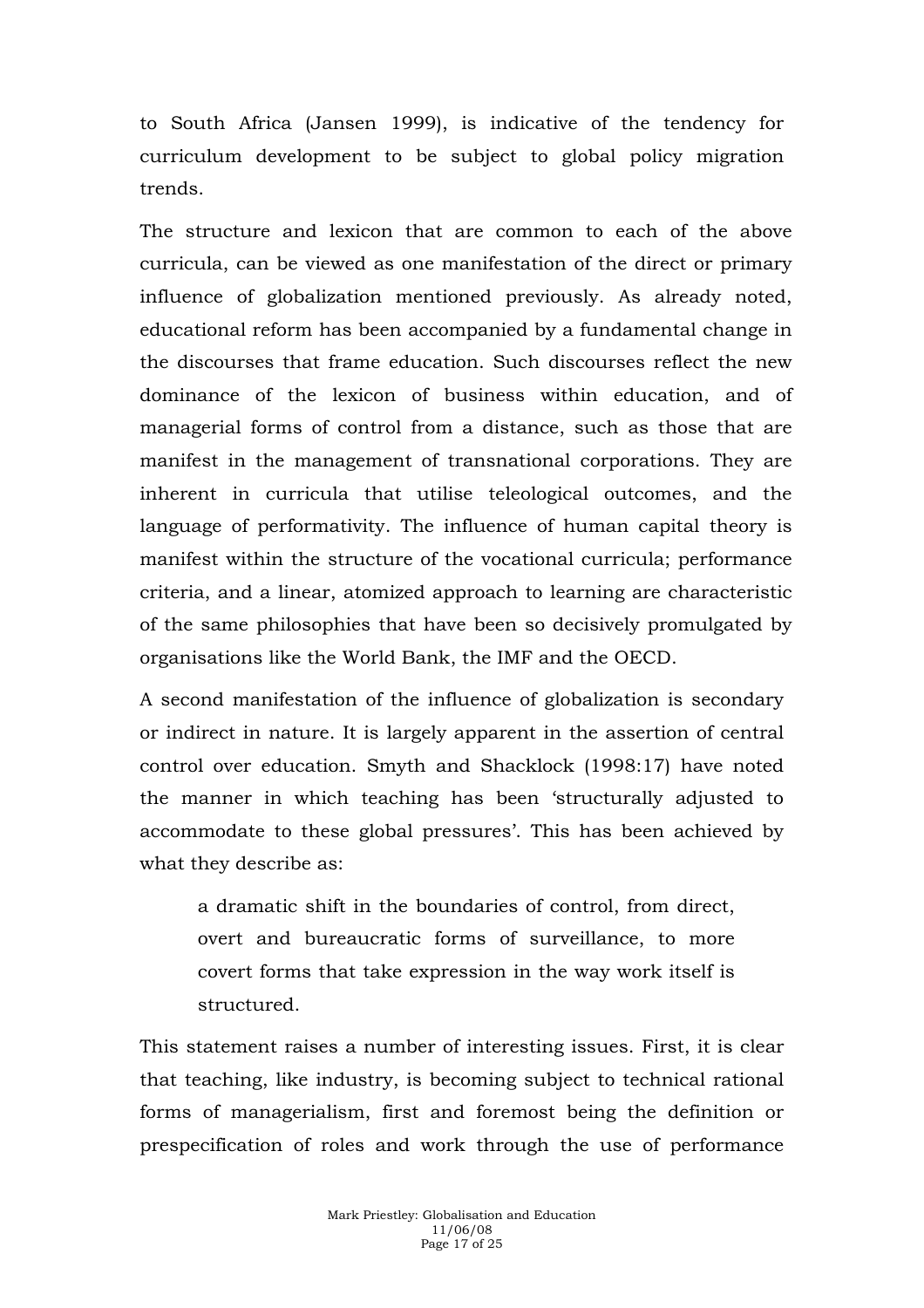criteria. This is evident in both the outcomes that teachers have to now demonstrate within their own work and in the forms of curriculum that have been imposed centrally and which were discussed above. In all of this, it is possible to discern the influence of globalization, and the pressure that this has placed upon the modern nation state. Centralism has emerged at least in part as a consequence of seemingly contradictory internal pressures which can be linked to globalization.

The first of these manifests itself as a *reaction against* globalization, and a process of national reconstruction through curriculum prescription. The English/Welsh National Curriculum, with its 'consistent requirement that schools concentrate on British History, British Geography and 'classic' English literature' is about 'creating, or recreating … national identity' (Power and Whitty 1999: 20). As such, it is a good example of curriculum development being linked to the re-assertion of national sovereignty, local heterogeneity in the face of globalization. In the case of England and Wales, it is most certainly the product of neo-conservative elements within the government of the time, and it seems certain that it resulted from the victory within the Conservative Party of this group following policy struggles with the neo-liberal wing of the party (Ball 1990; Lawton 1994). According to Goodson:

the balance of subjects in the national curriculum suggests that questions of national identity have been preeminent, rather than industrial or commercial requirements (1990: 221).

There is clearly a case for asserting that the predominance of this policy wing of the Tory party is at least in part due to "a general sense of the nation state being in economic decline and subject to globalization and to amalgamation in the wider European community" (Goodson 1995: 205).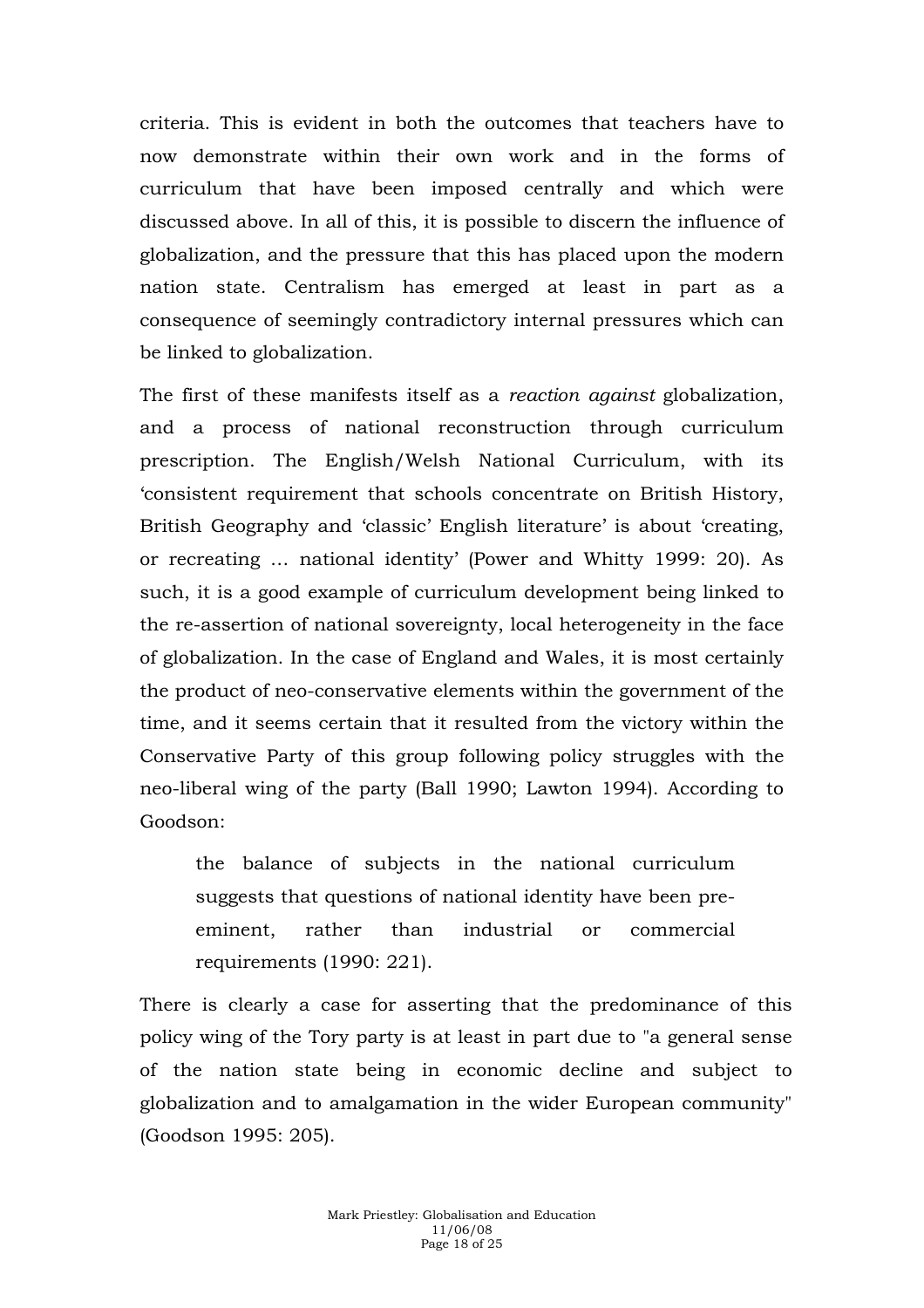While other national curricula have been less aggressive in the pursuit of national identity than the English/Welsh variant, there remain nevertheless clear indications that policy has been driven by similar considerations in other countries. For instance New Zealand's Curriculum Framework places great emphasis on New Zealand society and culture (Ministry of Education 1993), and there is a corresponding importance granted to promoting Scottish issues in the newly revised 5-14 Curriculum (Scottish Executive 2000). It can be seen that at least an element of curriculum policy across the anglophone states can be viewed in such terms as a nationalistic reaction to the perceived threats posed by globalization

The second can be seen more as a *response to globalization.* It is the perceived need for governments to respond in the face of economic threats and a belief that education can provide the solution to these threats. It can be seen in neo-liberal economic terms, and is perhaps globally more significant than the forms of nationalist reaction described above. Dale (1999: 4) argues that 'the clearest effects of globalization on education policy come from the consequences of states' reorganisation of their priorities to make them more competitive'. Gough (1999: 77) has argued similarly that the Victoria State Curriculum and Standards Framework in Australia can 'be understood as a product of a centralising tendency in educational restructuring that has been animated by economic globalization'. It can be seen that, 'given the increasing limitations on individual nation states to control the terms of economic competition, they have had to look to their own institutions and human resources to meet the challenge of economic competition' (Brown and Lauder 1992: 4). Education as a controllable state function has thus been a political tool for achieving this objective, and corollary of this has been curriculum development cast in teleological terms, as a means of 'preparing young people to function as productive members of our society' (Taba, cited in Fry 1985: 5).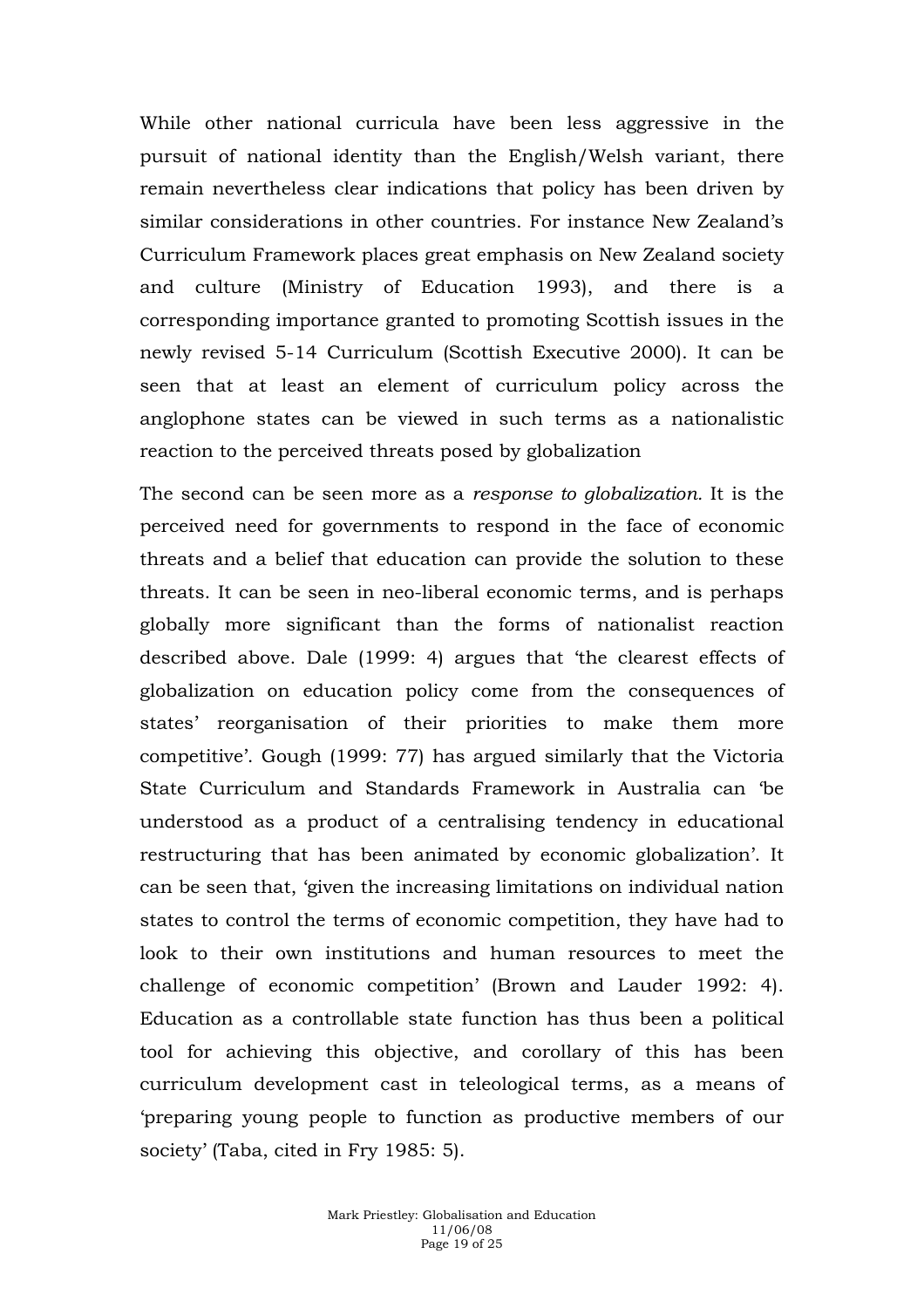The development of a vocational pathway in English and Welsh education is another example of this tendency; again reaction to globalization has played key role in the development of policy. Ball has described the 'new vocationalism', which gives voice to the industrial trainers, although at least in the case of Tory administrations these groups have been less powerful than the neo-conservative interests that promoted the National Curriculum (Ball 1990. Also see Brown and Lauder 1992; Lawton 1994; Halsey et al 1997). NVQs and GNVQs have been predicated on a perception that Britain needs to 'upskill' its workforce if it is to survive in the global marketplace; moreover these perceptions are not confined to the area of Vocational Education and Training. The apparent continuation of neo-liberal strands of Conservative policy by New Labour (Power and Whitty 1999), for example the setting up and continuation of the specialist schools programme, could be said to have been motivated by similar concerns. This perception has been accompanied by a corresponding and less tenable belief that educational standards have declined, and that this is responsible for economic crisis and an inability to compete internationally – a view characterized by 'intellectual poverty and a paucity of empirical support' (Brown and Lauder 1992: 24).

## **CONCLUSION**

Globalization has clearly had a major impact on the education systems of Anglophone nations. This impact has a dual nature. First we can discern a direct or primary impact of globalisation. This is apparent in the predominance of a new global vocabulary of education, as the international discourses of business have penetrated deeply into the world of education, in many respects even supplanting the more traditional educational lexicon. It is also apparent in the current fad for marketisation of education, in common with many other public services, and the withdrawal of government from the responsibility for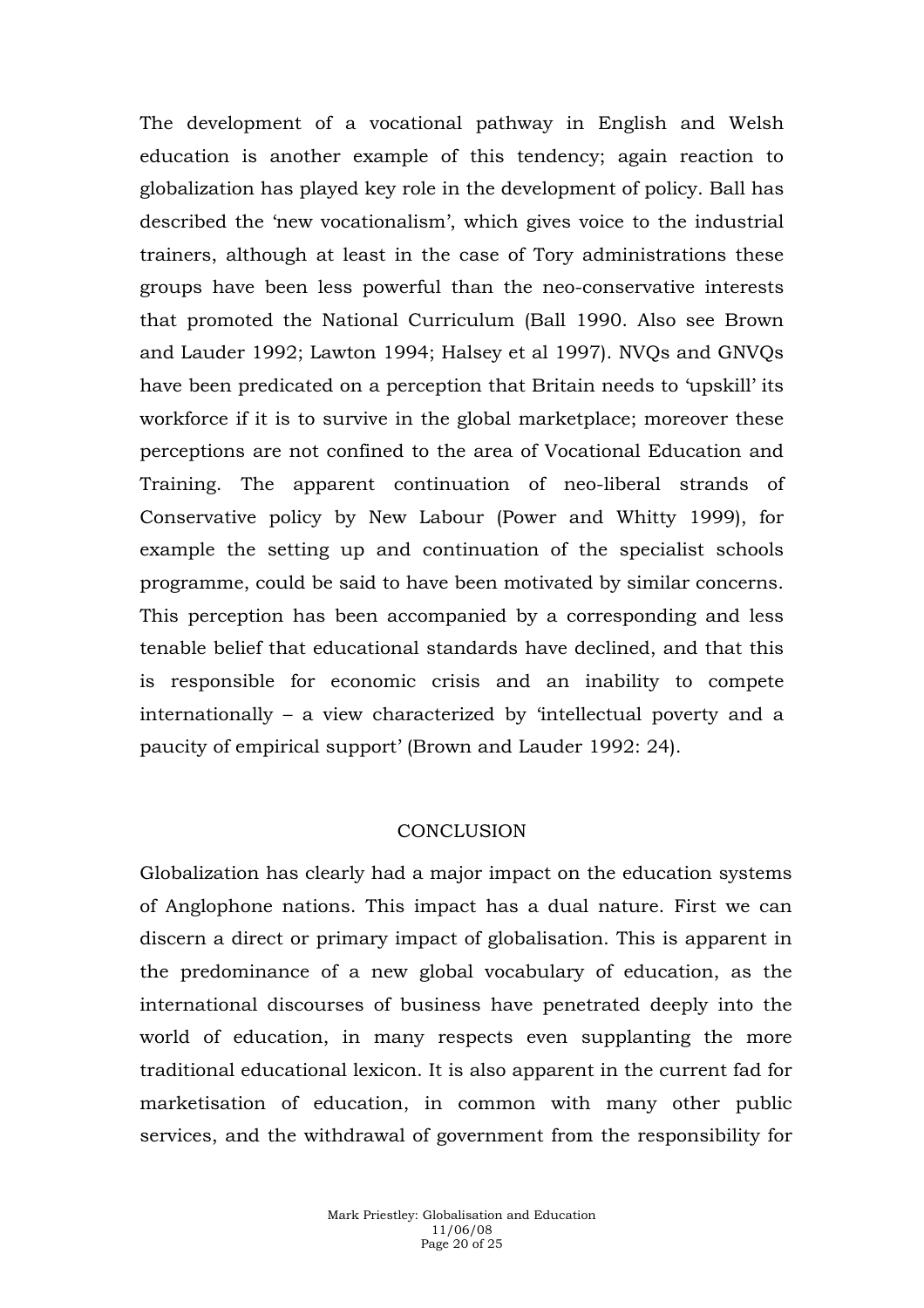administration of these services, whilst maintaining control from a distance. Dale's 'hollowing out' metaphor (Dale 1997: 274), whereby the state retains many powers, despite divesting itself of much of the responsibility for administration, is most apposite in describing this latter trend.

The second side of the paradox of globalization is the indirect or secondary impact that the phenomenon has exerted on education systems. This influence is twofold. This dual tendency is apparent in what I have called *reaction against*: the nation building attempts of the architects of national curricula, as 'the burden of reinvented tradition is placed, like most other social burdens, on the shoulders of education' (Hargreaves 1994: 55). It is also apparent in what I have termed *response to*: the tendencies towards using schools to solve the economic problems of the nation, through trends such as the 'new vocationalism' (although one is allowed to smile wryly at Torrance's observation that 'if we are worried about contemporary economic performance, isn't it the educational standards of ten or twenty years ago that should be the focus of our concern' (Torrance 1992: 164)).

Of course, globalization is not the only factor behind the changes that are affecting education, and likewise it is not the only factor that motivates the local interest groups that formulate policy. One must bear in mind Hargreaves' warning: 'multi-causality, pluralistic conflict, administrative complexity and historical inertia' – all have an impact on the policy making process (Hargreaves 1983: 49). Nevertheless globalization has posed challenges of a hitherto unknown nature to nation states, and much of the seemingly recent, never-ending change in education is a corollary of these challenges.

#### **REFERENCES**

Apple, M. (1990). *Ideology and Curriculum*. London: Routledge Apple, M. (1995). *Education and Power*. London: Routledge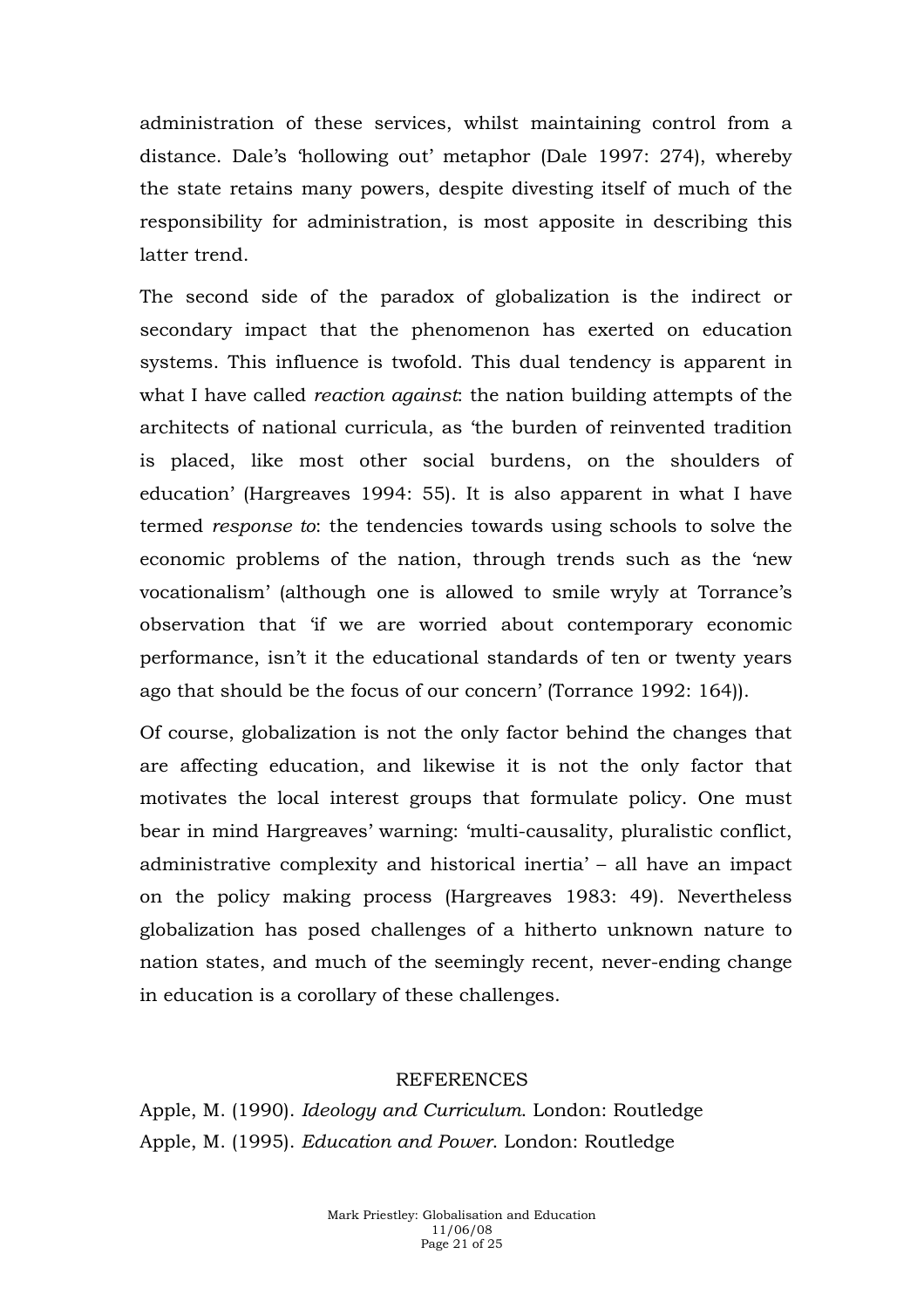Apple, M. (1998). Knowledge, Pedagogy and the Conservative Alliance. In *Studies in the Literary Imagination, Spring 98, Vol.31/1*, 5-19

Apple, M. (1999). Rhetorical Reforms: markets, standards and inequality. In *Current Issues in Comparative Education* (online), 1/2, http://www.tc.columbia.edu/cice/

Arnold, M. (1996). The High Tech Fordist School. In *Interchange*, 27/3 & 4, 225-50

Ball, S. J. (1990). *Politics and Policy Making in Education*. London: Routledge

Ball, S. J. (1997). Good school/bad school: paradox and fabrication. In *British Journal of Sociology of Education, 18/3*, 317-36

Ball, S.J. (1998). Big Policies/Small World: an introduction to international perspectives in education policy. In *Comparative Education*, 34/2, 119-130

Beattie, N. (1990). The wider context: are curricula manageable? In T. Brighouse and B. Moon (eds.). *Managing the National Curriculum: some critical perspectives*. London: Longman

Bernstein, B. (1990). *The Structuring of Pedagogic Discourse: class codes and control, Vol. 4*. London: Routledge

Blenkin, G. M., Edwards, G. and Kelly, A. V. (1992). *Change and the Curriculum*. London: Paul Chapman Publishing

Brown, P. and Lauder, H. (eds.) (1992). *Education for Economic Survival: from Fordism to post-Fordism*. London: Routledge

Brown, P. and Lauder, H. (1996). Education, Globalization and Economic Development. In A. H. Halsey, H. Lauder, P. Brown and A. S. Wells (eds.) (1997). *Education, Culture, Economy and Society*. Oxford: Oxford University Press

Clarke, J., Cochrane, A. and McLaughlin, E. (1994). Why management matters. In: J. Clarke, A. Cochrane and E. McLaughlin (eds.). *Managing Social Policy,* 1-12. London: Sage

Codd, J., (1999). Educational Reform, Accountability and the Culture of Distrust. In *New Zealand Journal of Education Studies*, 34/1, 45-53

Cox, R.W. (1995). Critical Political Economy. In B. Hettne. *International Political Economy*. London: Zed Books

Cox, R.W. (1996). *Approaches to World Order*. Cambridge: Cambridge University Press

Dale, R. (1997). The State and the Governance of Education: an analysis of the restructuring of the state-education relationship. In A. H. Halsey, H. Lauder, P. Brown and A. S. Wells (eds.). *Education, Culture, Economy and Society*. Oxford: Oxford University Press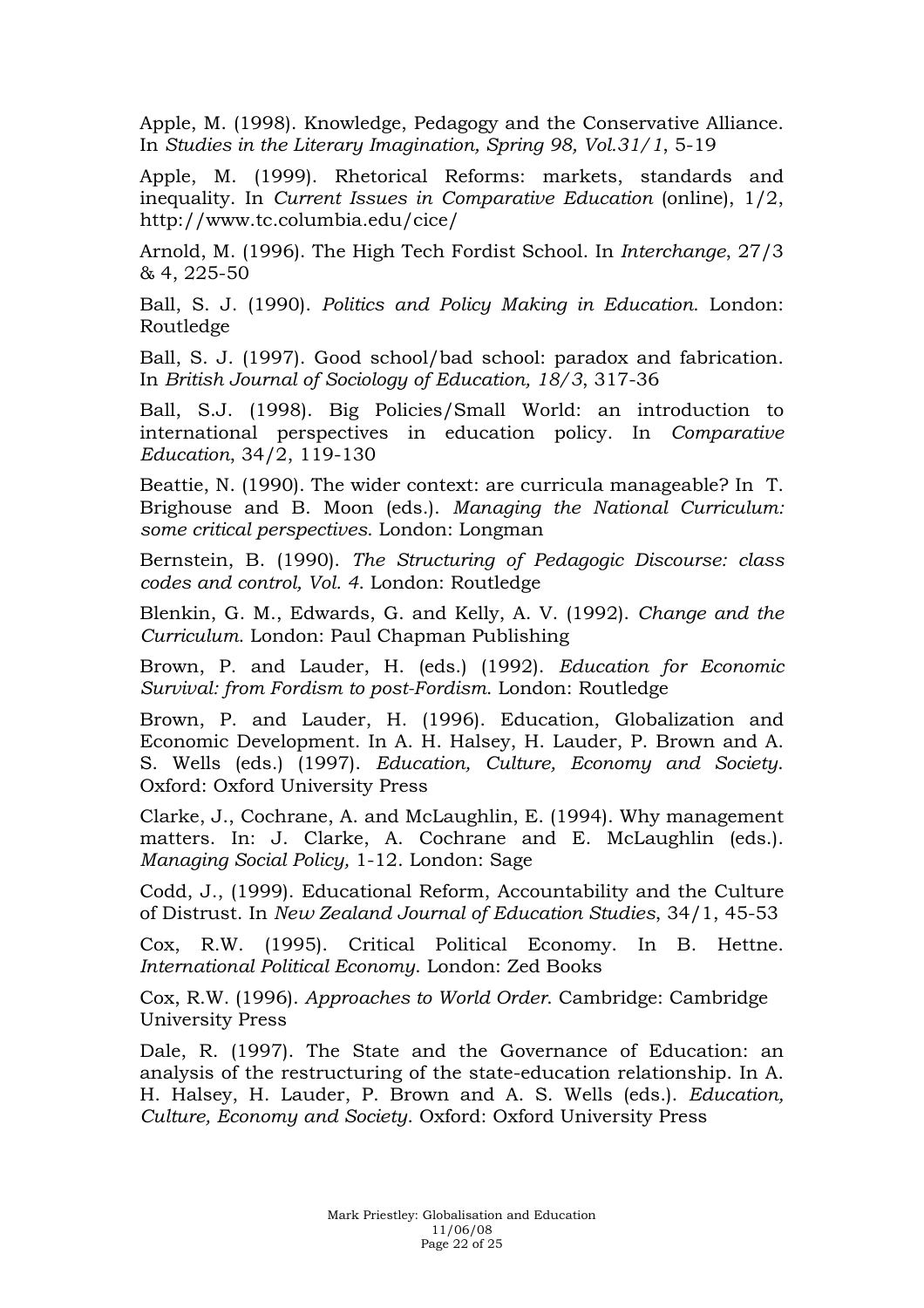Dale, R. (2000). Globalization: A New World for Comparative Education. In J. Schriewer (ed.). *Discourse Formation in Comparative Education.* Frankfurt: Peter Lang

Department of Education (1988). *Tomorrow's Schools: the reform of education administration in New Zealand*. Wellington: Department of Education

Edwards, R., Nicoll, K. and Tait, A. (1999). Migrating metaphors: the globalization of flexibility in policy. In the *Journal of Education Policy*, 14/6, 619-630

Edwards, R. and Usher, R. (1997). Final Frontiers? Globalization, Pedagogy and (Dis)location. In *Curriculum Studies*, 5/3, 253-267

Elliott, J. (1998). *The Curriculum Experiment: meeting the challenge of social change*. Buckingham: Open University Press

Falk, R. (1999). *Predatory Globalization: a critique*. Cambridge: Polity Press

Fry, R. (1985). *It's Different for Daughters: a history of the curriculum for girls in New Zealand Schools*. Wellington: New Zealand Council for Educational Research

Gibson, R. (1986). *Critical Theory and Education*. London: Hodder and Stoughton

Giddens, A. (1990). *The Consequences of Modernity*. Stanford University Press: Stanford

Girwitz, S., Ball, S. J. and Bowe, R. (1995). *Markets, Choice and Equity in Education*. Buckingham: Open University Press

Goodson, I. F. (1990). Nations at risk and national curriculum: ideology and identity. In *Politics of Education Association Yearbook*, 219-52. London: Taylor and Francis

Goodson, I.F., (1995), *The Making of Curriculum: some collected essays*, London, The Falmer Press

Gough, N. (1999). Globalization and school curriculum change: locating a transnational imaginary. In the *Journal of Education Policy*, 14/1, 73-84

Green, A. (1999). Education and globalization in Europe and East Asia: convergent and divergent trends. In the *Journal of Education Policy*, 14/1, 55-71

Habermas, J. (1976). *Legitimation Crisis*. London: Heinemann

Halsey, A.H., Lauder, H., Brown, P. and Wells, A.S. (eds.) (1997). *Education, Culture, Economy and Society*. Oxford: Oxford University Press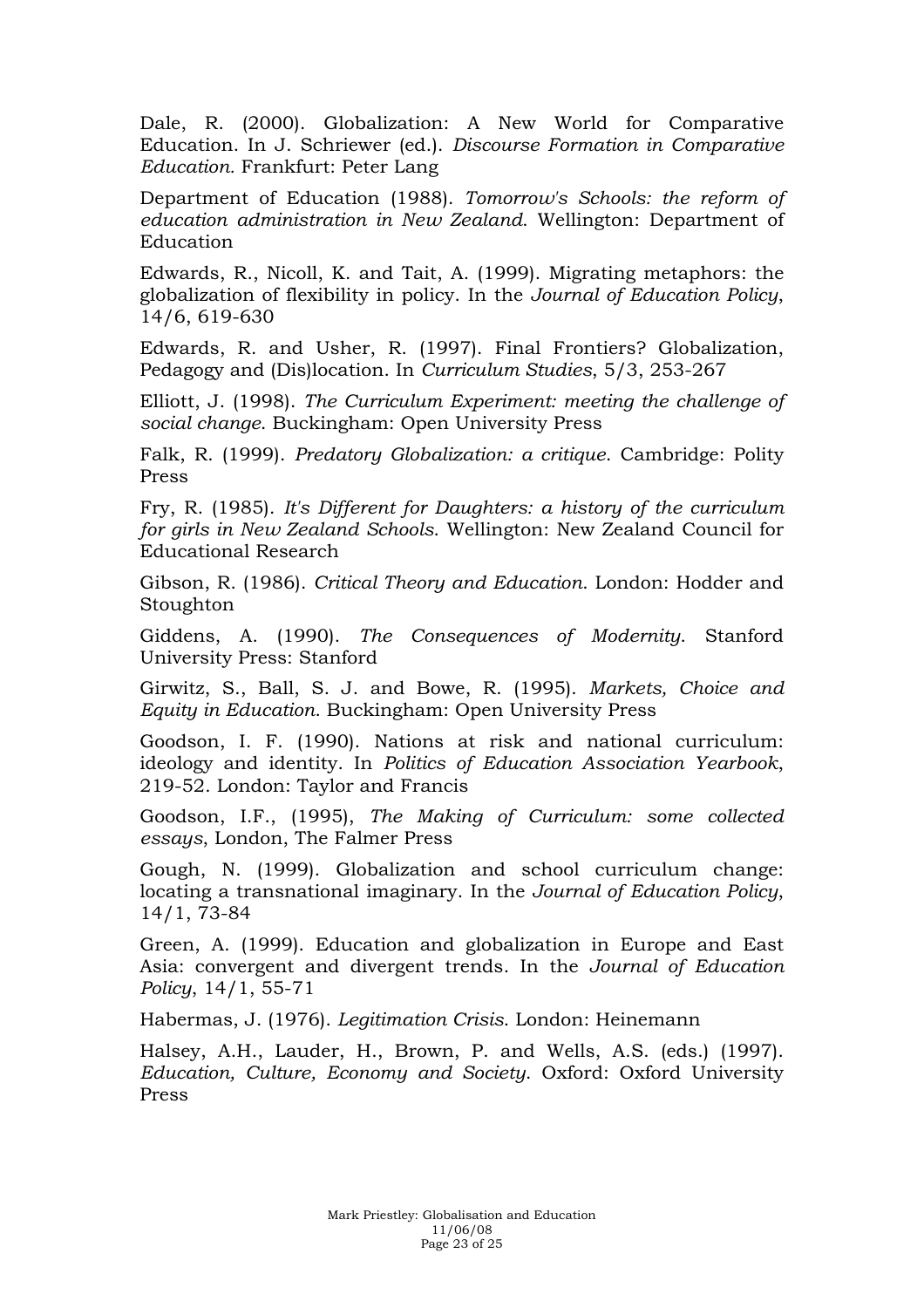Hargreaves, A (1983). The Politics of Administrative Convenience. In J. Ahier and M. Flude (eds.). *Contemporary Education Policy*. Beckenham: Croom Helm

Hargreaves, A. (1994). *Changing Teachers, Changing Times: teachers' work and culture in the post-modern age*. London: Cassell

Helsby, G. (1999). *Changing Teachers' Work*. Buckingham: Open University Press

Henry, M., Lingard, B., Rizvi, F. and Taylor, S. (1999). Working with/against globalization in education. In the *Journal of Education Policy*, 14/1, 85-97

Hood, C. (1995). Contemporary Public management: a new global paradigm? In *Public Policy and Administration*, 10/2, 104-117

Irwin, M. (1994). *Curriculum, assessment and qualifications: an evaluation of current reforms*. Auckland: Education Forum

Jansen, J.D. (1999). Globalization, curriculum and the third world state. In *Current Issues in Comparative Education* (online), 1/2, http://www.tc.columbia.edu/cice/

Jessup, G. (1991). *Outcomes: NVQs and the Emerging Model of Education and Training*. London: Falmer Press

Kelly, A. V., (1989). *The Curriculum: Theory and Practice*. London: Paul Chapman Publishing

Kumar, K. (1992). New Theories of Industrial Society. In P. Brown and H. Lauder (eds.). *Education for Economic Survival: from Fordism to post-Fordism*. London: Routledge

Lawton, D. (1994). *The Tory Mind on Education, 1979-1994*. London: The Falmer Press

Levin, B. (1998). An Epidemic of Education Policy: (what) can we learn from each other? In *Comparative Education*, 34/2, 131-141

Macedo, D. (1994). *Literacies of Power: what Americans are not allowed to know*. Boulder, CO: Westview Press

Marginson, S. (1999). After globalization: emerging politics of education. In the *Journal of Education Policy*, 14/1, 19-31

Ministry of Education (1993). *The New Zealand Curriculum Framework*. Wellington: Learning Media

O'Neill, A. M. (1996/97). Curriculum Reform: Development Issues in Aotearoa New Zealand. In *Delta: Policy and Practice in Education,*  48/2, 49/1, 127-140

Picot, B. (1988). *Administering for Excellence: effective administration in education: report of the Taskforce to Review Educational Administration*. Wellington: The Taskforce

Power, S. and Whitty, G. (1999). Market Forces and School Culture. In